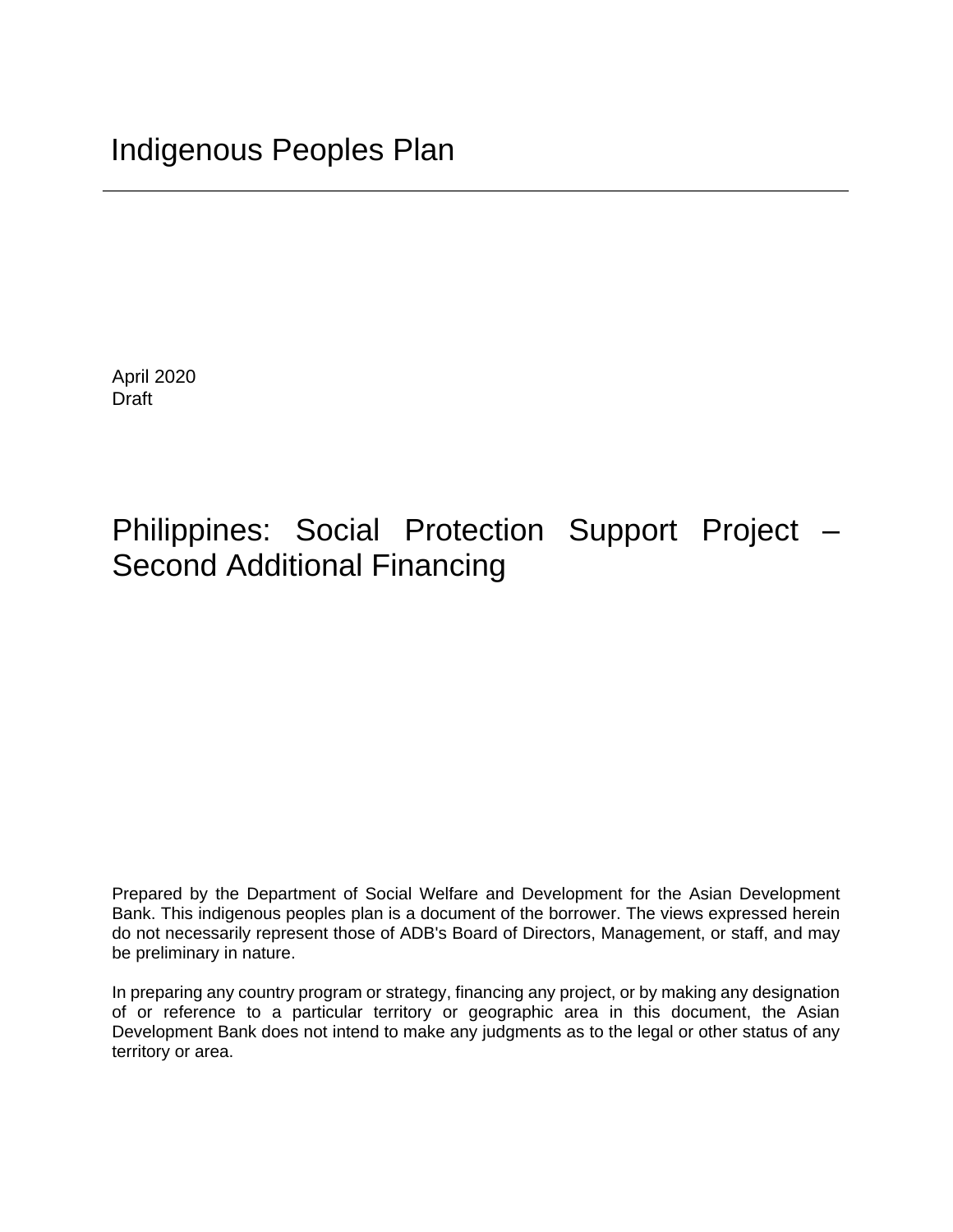# **CURRENCY EQUIVALENTS**

|               |                          | (as of 28 March 2020) |
|---------------|--------------------------|-----------------------|
| Currency unit | $\overline{\phantom{0}}$ | peso $(\bar{P})$      |
| P1.00         | $=$                      | \$0.0197              |
| \$1.00        | $=$                      | <b>P51.44</b>         |

# **ABBREVIATIONS**

| 4Ps         | Pantawid Pamilyang Pilipino Program          |
|-------------|----------------------------------------------|
| ADB         | Asian Development Bank                       |
| <b>CCT</b>  | <b>Conditional Cash Transfer</b>             |
| <b>CF</b>   | <b>Community Facilitators</b>                |
| <b>CFDS</b> | <b>Community Family Development Sessions</b> |
| DepEd       | Department of Education                      |
| <b>DOF</b>  | Department of Finance                        |
| DoH         | Department of Health                         |
| <b>DSWD</b> | Department of Social Welfare and Development |
| <b>ESAP</b> | <b>Expanded Social Assistance Project</b>    |
| <b>FDS</b>  | <b>Family Development Sessions</b>           |
| <b>FGD</b>  | <b>Focus Group Discussions</b>               |
| <b>FPIC</b> | <b>Free Prior Informed Consent</b>           |
| <b>GIDA</b> | Geographically Isolated Disadvantaged Area   |
| <b>GRS</b>  | <b>Grievance Redress System</b>              |
| ICC         | <b>Indigenous Cultural Communities</b>       |
| <b>IEC</b>  | Information-Education-Communication          |
| <b>IKSP</b> | Indigenous Knowledge Systems and Practices   |
| IP          | <b>Indigenous Peoples</b>                    |
| <b>IPP</b>  | Indigenous Peoples Plan                      |
| <b>IPRA</b> | Indigenous Peoples Rights Act                |
| LGU         | <b>Local Government Unit</b>                 |
| <b>MCCT</b> | <b>Modified Conditional Cash Transfer</b>    |
| <b>MIS</b>  | <b>Management Information System</b>         |
| ML          | <b>Municipal Links</b>                       |
| M&E         | Monitoring and Evaluation                    |
| <b>NCIP</b> | National Commission on Indigenous Peoples    |
| <b>NCR</b>  | <b>National Capital Region</b>               |
| <b>NEDA</b> | National Economic and Development Authority  |
| <b>NPMO</b> | National Project Management Office           |
| <b>RCCT</b> | <b>Regular Conditional Cash Transfer</b>     |
| <b>RPC</b>  | <b>Regional Program Coordinator</b>          |
| <b>RPMO</b> | <b>Regional Project Management Office</b>    |
| <b>SLP</b>  | Sustainable Livelihood Program               |
| <b>SPS</b>  | <b>Safeguards Policy Statement</b>           |
| <b>SPSP</b> | <b>Social Protection Support Project</b>     |
| <b>TA</b>   | <b>Technical Assistance</b>                  |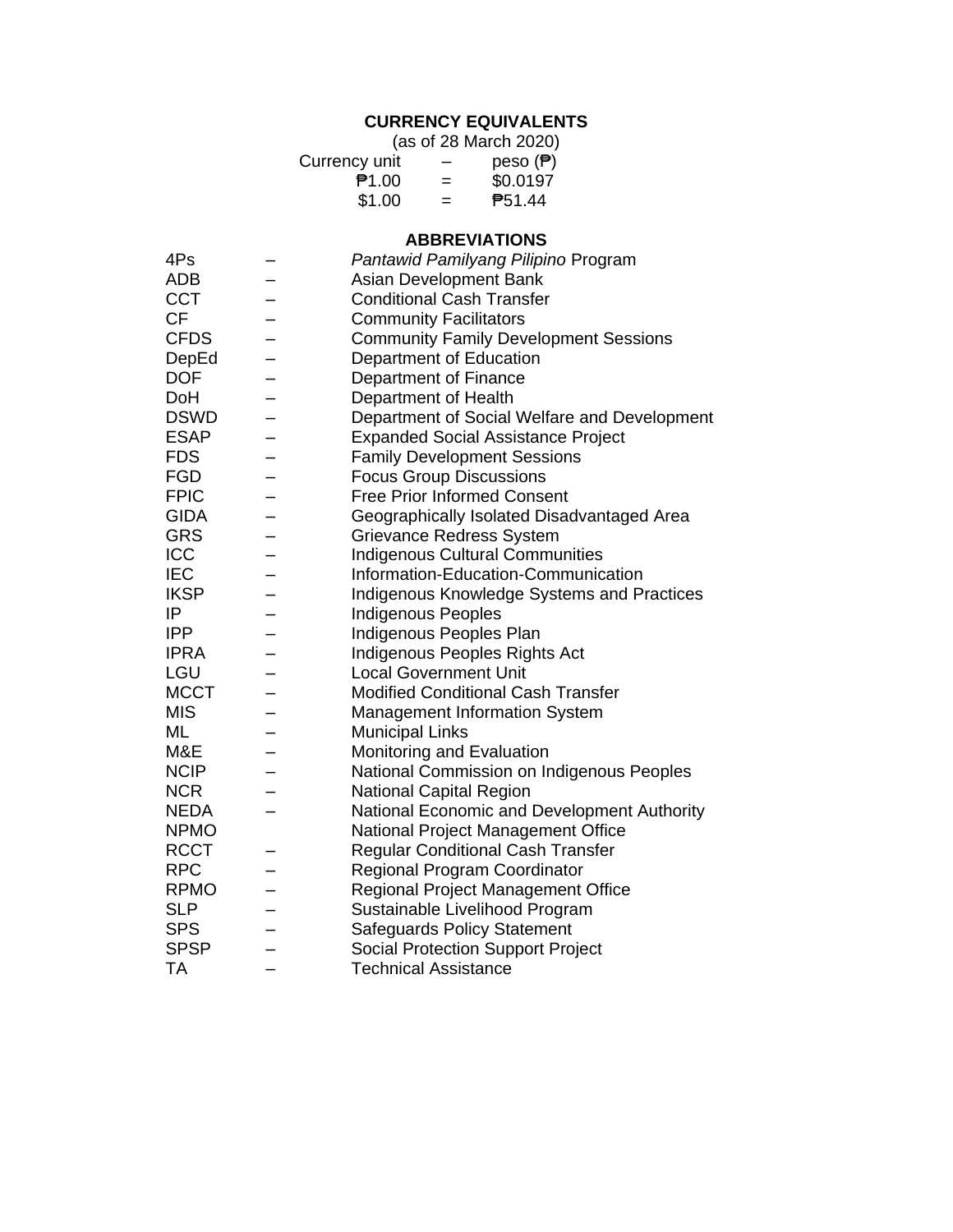# **TABLE OF CONTENTS**

| $\mathsf{L}$ |                | DESCRIPTION OF THE PROJECT                                                                                                                                                                                                      | 1                                      |
|--------------|----------------|---------------------------------------------------------------------------------------------------------------------------------------------------------------------------------------------------------------------------------|----------------------------------------|
|              | А.<br>В.       | Background<br><b>Project Description</b>                                                                                                                                                                                        | 1<br>$\overline{2}$                    |
| II.          |                | <b>LEGAL AND POLICY FRAMEWORK</b>                                                                                                                                                                                               | $\overline{2}$                         |
|              | А.<br>В.<br>C. | Relevant National Laws and Policies Concerning Indigenous Peoples<br>ADB Safeguards Policy Statement of 2009 for Indigenous Peoples<br>Objectives of the Indigenous Peoples Plan                                                | $\overline{2}$<br>5<br>$6\phantom{1}6$ |
| III.         |                | SOCIAL IMPACT ASSESSMENT                                                                                                                                                                                                        | 7                                      |
|              | А.<br>В.<br>C. | Indigenous Peoples of the Philippines<br>Situation of Indigenous Peoples in the COVID-19 Pandemic<br>Coverage of the Emergency Assistance for the Poor and Vulnerable Affected by<br><b>COVID19-related Economic Disruption</b> | $\overline{7}$<br>9<br>10              |
| IV.          |                | MEANINGFUL CONSULTATION AND INFORMATION DISCLOSURE                                                                                                                                                                              | 10                                     |
|              | Α.<br>Β.       | Consultation and Participation Mechanisms during Program Implementation<br><b>Information Disclosure</b>                                                                                                                        | 10<br>11                               |
| V.           |                | PROJECT IMPACTS ON INDIGENOUS BENEFICIARIES AND MITIGATION<br><b>MEASURES</b>                                                                                                                                                   | 11                                     |
| VI.          |                | CULTURALLY APPROPRIATE GRIEVANCE REDRESS SYSTEM                                                                                                                                                                                 | 13                                     |
| VII.         |                | MONITORING, REPORTING, AND EVALUATION                                                                                                                                                                                           | 15                                     |
| VIII.        |                | <b>INSTITUTIONAL ARRANGEMENTS</b>                                                                                                                                                                                               | 16                                     |
| IX.          |                | <b>BUDGET AND FINANCING</b>                                                                                                                                                                                                     | 17                                     |
| Х.           |                | INDICATIVE IMPLEMENTATION SCHEDULE                                                                                                                                                                                              | 17                                     |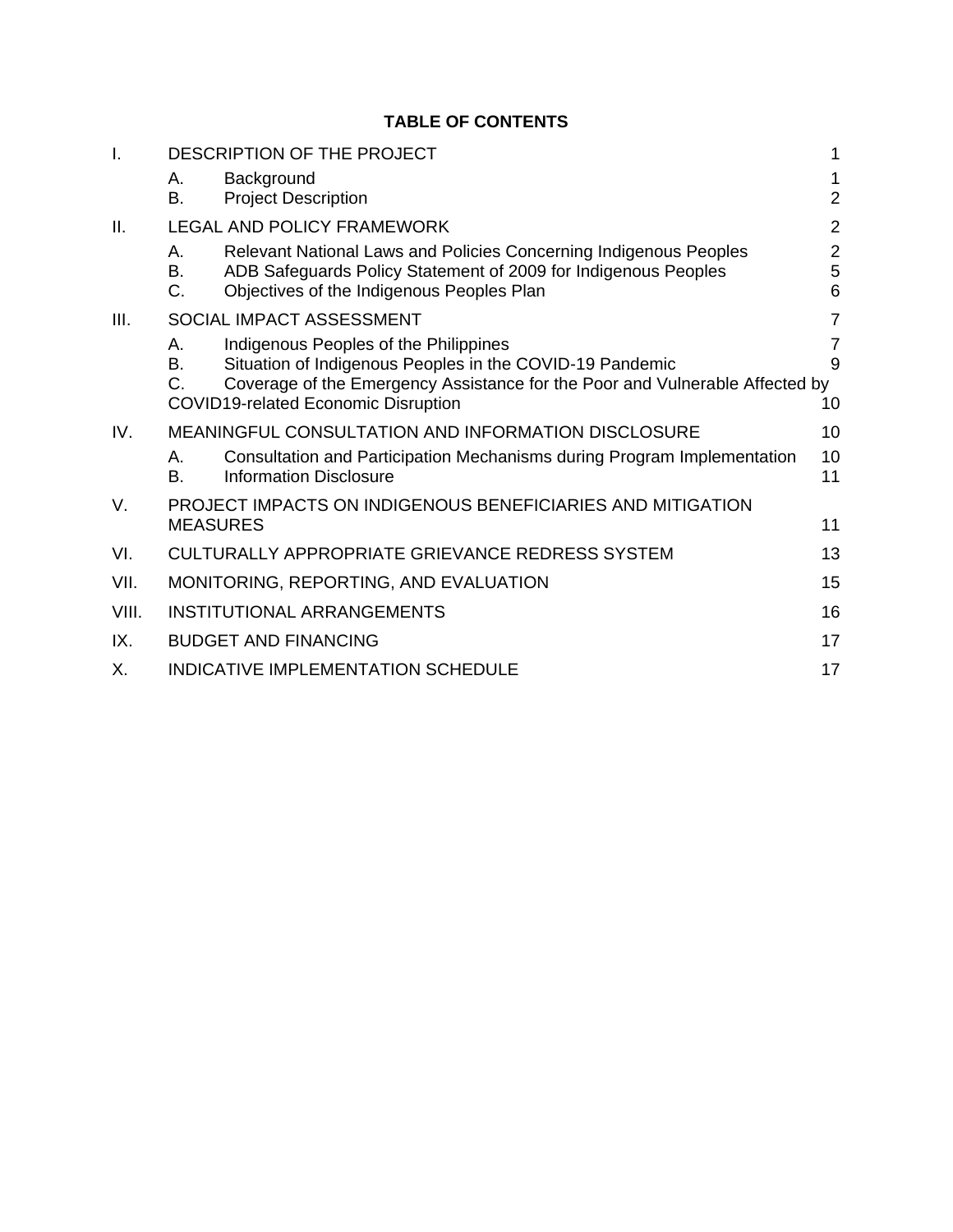# **LIST OF TABLES**

| Table 1: Active Beneficiaries and their Payment Modality by Region/Island as of February 29, |  |
|----------------------------------------------------------------------------------------------|--|
|                                                                                              |  |
| Table 2: Potential Positive and Negative Impacts of the 4Ps on Indigenous Peoples11          |  |
|                                                                                              |  |
|                                                                                              |  |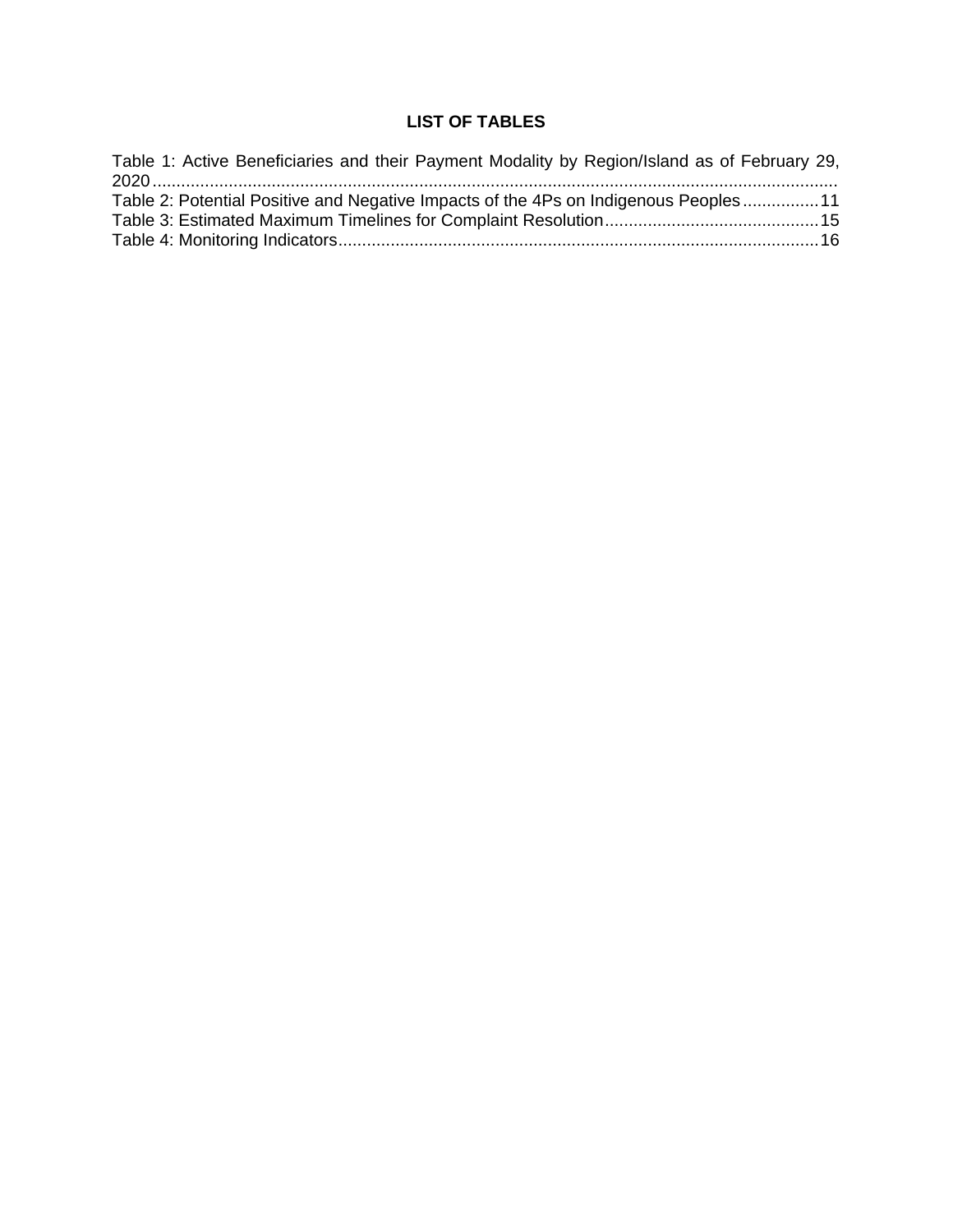#### **I. DESCRIPTION OF THE PROJECT**

#### <span id="page-4-1"></span><span id="page-4-0"></span>**A. Background**

1. The coronavirus disease (COVID-19) global pandemic<sup>1</sup> has hit the Philippines hard. The government's immediate response to contain and slow down the spread of COVID-19 has included a "lockdown" (commonly called community quarantine) in the National Capital Region (NCR) and nearby areas on 15 March 2020. This measure was extended to the entire island of Luzon on 17 March 2020. Factories have shut down, malls and restaurants closed, and supply chains cut. Public transportation has been shut down. These measures have deprived thousands of informal sector workers including daily wage laborers of their livelihoods. Consequently, they and their families are finding it difficult to pay for food, medicines, and other basic necessities. Even the payouts for ongoing government social assistance programs including the 4Ps and social pension for the indigent elderly have been suspended temporarily. The medium- to longterm impact of all these collateral adverse effects of COVID19 – in terms of rising economic cost and social anxiety, poverty and hunger, especially among the already vulnerable segments of the NCR - will be grave and needs to be addressed on a fast-track, emergency basis.

2. ADB has assessed that even under a moderate scenario, which assumes that travel restrictions will begin to ease three months after the epidemic reaches its peak, losses to gross domestic product of the Philippines will range from \$669 million to \$1.9 billion, and job losses would range from about 97,000 to over 250,000.<sup>2</sup> Exposure of Philippines trade to the COVID-19 affected countries is substantial, accounting for more than half of the value of both exports and imports. Nearly 370,000 workers of firms connected to the global value chains that simultaneously export and import will be at risk. Small- and medium-sized enterprises will also find it more difficult to withstand shocks from COVID-19 and containment measures than larger firms.<sup>3</sup>

3. On March 24, 2020, the Philippine Congress passed Republic Act 11649 or "An Act Declaring the Existence of a National Emergency Arising from the COVID-19, otherwise known as the "*Bayanihan* Heal as One Act". The law empowered the government to: (i) provide an emergency subsidy between P5,000 to P8,000 per month to around 18 million low income households per month for two months; and (ii) implement an expanded and enhanced *Pantawid Pamilyang Pilipino* Program, responsive to the need posed by the crisis, and provision of cash assistance program, through local government units (LGUs) or directly to identified households, including households working in the informal economy and those who are not currently recipients of the current *Pantawid Pamilyang Pilipino* Program. The law also empowers the President, to augment resources and programs that provide support to the poor and most affected population. Consistent with the law, the government has launched a Social Amelioration Program. The program, under the leadership of the Office of the President and in coordination with the Department of Social Welfare and Development (DSWD) and LGUs, will identify the poorest and most vulnerable segments of the population and provide cash or in-kind support equivalent to the established amounts for two months.

4. The government of the Philippines through the Department of Finance (DOF) has requested ADB for a second additional financing support on an urgent basis to the Social

<sup>1</sup> The World Health Organization declared the coronavirus disease (COVID-2019) outbreak as a public health emergency of international concern in January 2020. In March 2020, it was formally declared as a pandemic.

<sup>2</sup> ADB. 2020. *The Economic Impact of the COVID-19 Outbreak on Developing Asia*. ADB Briefs. No. 128. 6 March.

<sup>3</sup> L. Jandoc; A. Mendoza; S. Quimbo. *Vulnerable to the Virus: Globally-Oriented Manufacturing Firms at Risk From the Spread of COVID-19*. Discussion Paper No. 2020-01. Quezon City: UP School of Economics. [https://econ.upd.edu.ph/dp/index.php/dp/article/view/1524.](https://econ.upd.edu.ph/dp/index.php/dp/article/view/1524)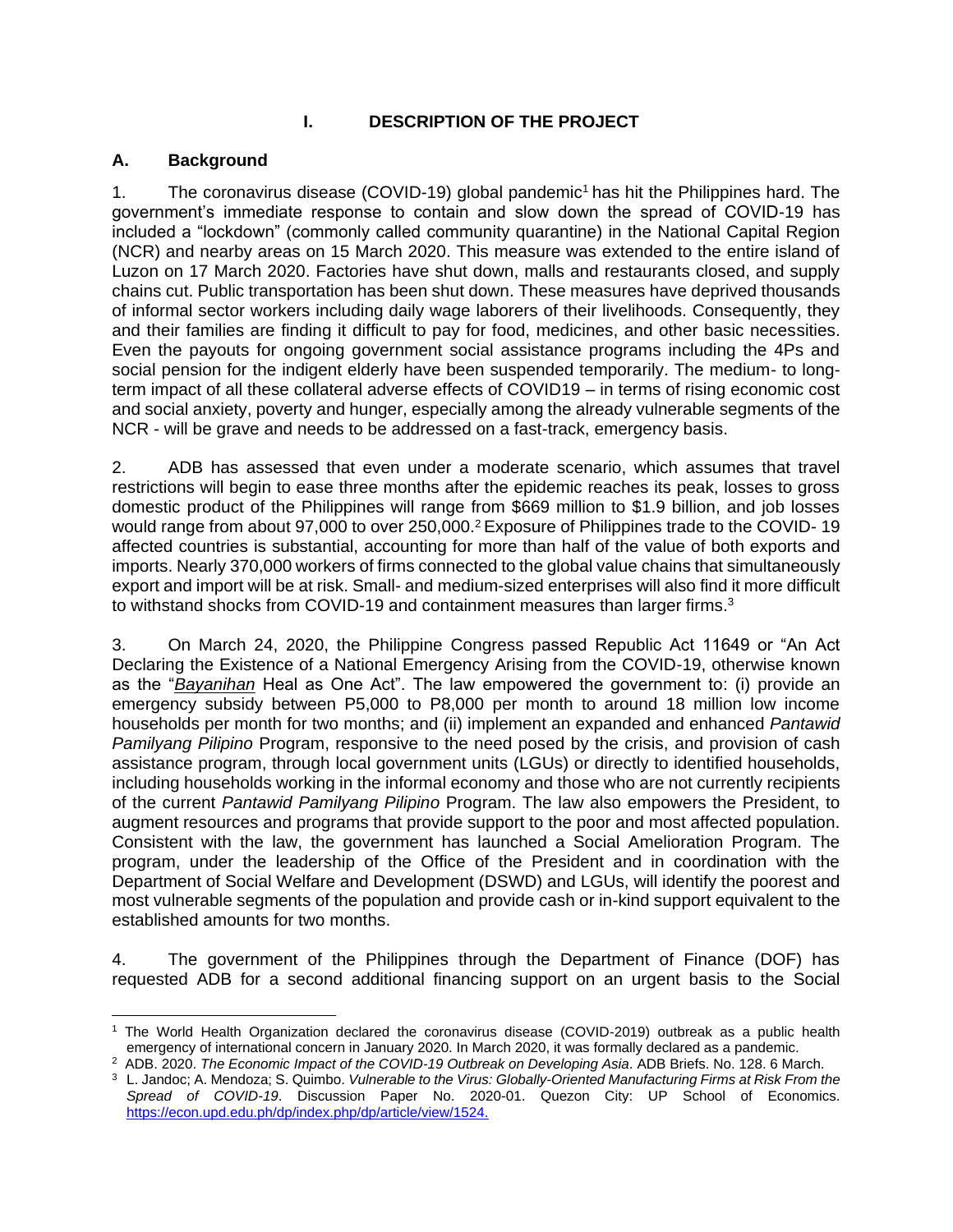Protection Support Project (SPSP). The SPSP-Additional Financing (AF) lI loan of \$150 million will support expenditures for 4Ps households that are already receiving support under the ongoing SPSP under DSWD. This top up support will be unconditional and not be tied to any of the 4Ps conditions. The beneficiary households will receive social assistance for disaster prevention and community mitigation to incentivize social distancing and individual proper health hygiene practices, cushion the loss of income, prevent hunger, and maintain social order.

# <span id="page-5-0"></span>**B. Project Description**

5. ADB has strong collaboration with and been supporting major social protection program of DSWD including its conditional cash transfers (CCT) and community-driven development (CDD). <sup>4</sup> These programs are viewed as important mechanism to address the adverse impact of COVID-19 (including social, economic, governance, security) as well as facilitate community mitigation, disaster preparedness, quick response, and equitable access to social assistance for vulnerable households/ families, and communities in the immediate short-term.<sup>5</sup> These programs have credible targeting systems; extensive reach for the poor households, vulnerable communities; and effective delivery, quick disbursing, and built-in accountability mechanisms. ADB together with the World Bank and other development partners have worked on establishing structures, systems, procedures, and resources within DSWD for the two programs during design and implementation.

6. The SPSP-AF II will have the following output: Cash grants for COVID-19 affected poor and vulnerable groups specifically 4Ps beneficiaries delivered on time. The project will provide social assistance among the poorest households and vulnerable groups as the government imposes community mitigation and social distancing to contain and slow down the spread of COVID-19.

# **II. LEGAL AND POLICY FRAMEWORK**

# <span id="page-5-2"></span><span id="page-5-1"></span>**A. Relevant National Laws and Policies Concerning Indigenous Peoples**

7. Philippine national laws include policies that recognize the rights of indigenous peoples to pursue their own economic, social, and cultural development. The ADB IP safeguards are intended to "ensure projects are designed and implemented in a way that fosters full respect for ethnic peoples' identity, dignity, human rights, livelihood systems, and cultural uniqueness as they define them." The IPP incorporates principles from both Philippine national laws and the ADB SPS.

8. **The Philippine Constitution of 1987.** The Constitution recognizes and promotes the rights of indigenous cultural communities within the framework of national unity and development.

(i) **Article XIII, Section 11.** The State shall adopt an integrated and comprehensive approach to health development which shall endeavor to make essential goods, health and other social services available to all the people at affordable cost. There

<sup>4</sup> ADB designed and implemented Kalahi-CIDSS National Community-Driven Development Project (KC) as an emergency assistance post-Haiyan disaster in 2013. In 2018, KC reached 800 municipalities (94% of target coverage), 18,781 villages (96% of target coverage), 547 Haiyan-affected municipalities (68%), 26,247 total subprojects, and 6.9 million household beneficiaries. Evidence show that KC beneficiary municipalities have higher per capita consumption of 6% to 14% higher than non-beneficiary areas; subprojects have higher rates of return ranging from 16% to 65%; cost effective with huge saving at 44% for health centers; and promotes good governance, e.g., 87% say that there is no corruption in the program, and 93% they have ability to prevent misuse of funds.

<sup>&</sup>lt;sup>5</sup> The Department of Labor and Employment and private firms have prepared respective support packages for those who are formally employed.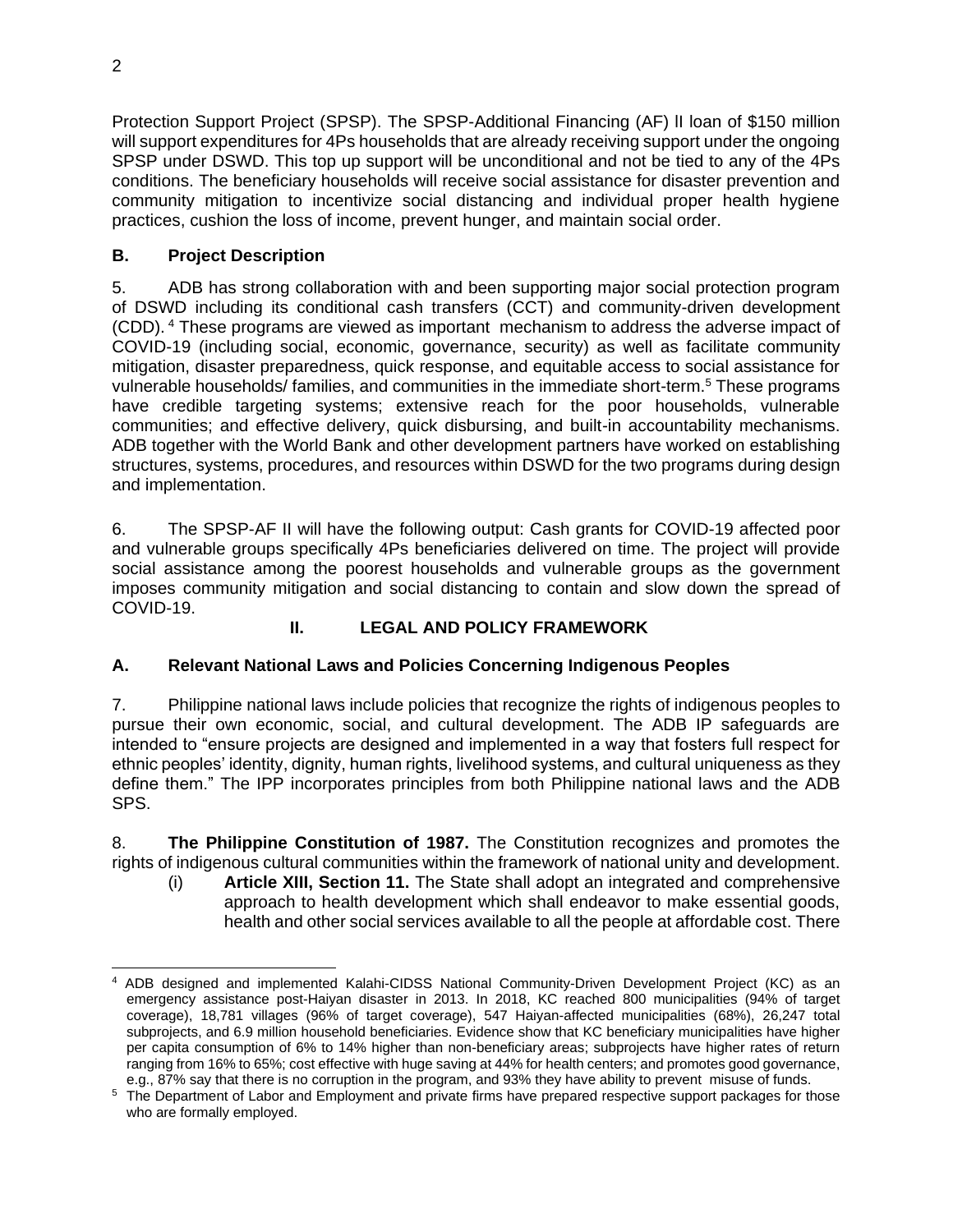shall be priority for the needs of the under-privileged, sick, elderly, disabled, women, and children.

(ii) **Article XIV, Section 2(4).** The State shall encourage non-formal, informal, and indigenous learning systems, as well as self-learning, independent, and out-ofschool study programs particularly those that respond to community needs.

9. **Republic Act No. 8371, Indigenous Peoples Rights Act of 1997 (IPRA).** The law represents landmark legislation aimed at correcting historical injustices inflicted upon Indigenous Cultural Communities (ICCs)/IPs. It upholds their rights and is intended to improve their welfare. It calls for enforcing constitutional mandates and observing international norms. IPRA stipulates four basic rights: (i) right to ancestral domains and lands; (ii) right to self-governance and empowerment; (iii) right to social justice and human rights; and (iv) right to cultural integrity. SEC 2(f) states: The State recognizes its obligations to respond to the strong expression of the ICCs/IPs for cultural integrity by assuring maximum ICC/IP participation in the direction of education, health, as well as other services of ICCs/IPs, in order to render such services more responsive to the needs and desires of these communities.

10. The implementing rules and regulations provide the details and conditions, requirements, and safeguards for plans, programs and projects affecting indigenous peoples.

- (i) **SEC. 25. Basic Services**. The ICCs/IPs have the right to special measures for the immediate, effective and continuing improvement of their economic and social conditions, including in the areas of employment, vocational training and retraining, housing, sanitation, health and social security. Particular attention shall be paid to the rights and special needs of indigenous women, elderly, youth, children and differently-abled persons. Accordingly, the State shall guarantee the right of ICCs/IPs to government's basic services which shall include, but not limited to, water and electrical facilities, education, health and infrastructure.
- (ii) **SEC. 26. Women**. ICC/IP women shall enjoy equal rights and opportunities with men, as regards the social, economic, political and cultural spheres of life. The participation of indigenous women in the decision-making process in all levels, as well as in the development of society, shall be given due respect and recognition. The State shall provide full access to education, maternal and child care, health and nutrition, and housing services to indigenous women. Vocational, technical, professional and other forms of training shall be provided to enable these women to fully participate in all aspects social life. As far as possible, the State shall ensure that indigenous women have access to all services in their own languages.
- (iii) **SEC. 27. Children and Youth**. The State shall recognize the vital role of the children and youth of ICCs/IPs in nation-building and shall promote and protect their physical, moral, spiritual, intellectual end social well-being. Towards this end, the State shall support all government programs intended for the development and rearing of the children and youth of ICCs/IPs for civic efficiency and establish such mechanisms as may be necessary for the protection of the rights of the indigenous children and youth.
- (iv) **SEC. 28. Integrated System of Education**. The State shall, through the National Commission on Indigenous Peoples (NCIP), provide a complete, adequate and integrated system of education, relevant to the needs of the children and young people of ICCs/ IPs.
- (v) **SEC. 30. Educational Systems.** The State shall provide equal access to various cultural opportunities to the ICCs/IPs through the educational system, public or private cultural entities, scholarships, grants and other incentives without prejudice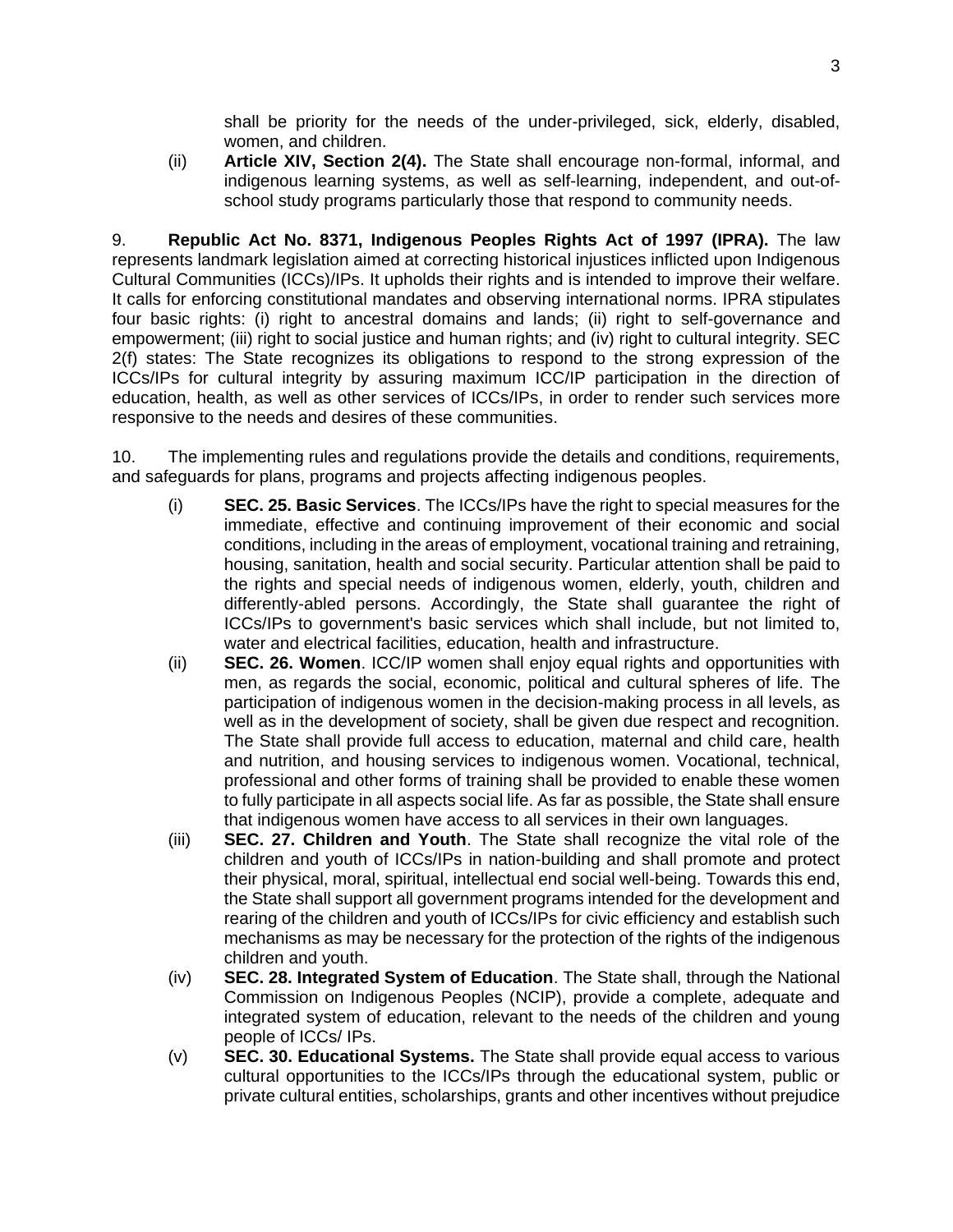to their right to establish and control their educational systems and institutions by providing education in their own language, in a manner appropriate to their cultural methods of teaching and learning. Indigenous children/youth shall have the right to all levels and forms of education of the State.

11. **Republic Act 11310 (The 4Ps).** The government will provide conditional cash transfers to qualified poor households for a maximum period of 7 years to improve their access to health, nutrition and education.

12. **Republic Act No. 7160 (Local Government Code of 1991).** The law that transferred the control and responsibility on public health services from DOH to the LGUs, in which the latter assumed primary responsibility over the delivery of health services and the provision of health facilities.

13. **Republic Act No. 7610 (Special Protection Against Child Abuse, Exploitation and Discrimination, 1992).** In Section 19 under Health and Nutrition, it states that "The delivery of basic social services in health and nutrition to children of indigenous cultural communities shall be given priority by all government agencies concerned. Hospitals and other health institution shall ensure that children of ICCs are given equal attention. In the provision of health and nutrition service, indigenous health practices shall be respected and recognized."

14. **Republic Act No. 8423 (Traditional and Alternative Medicine Act, 1997).** A law which provides that "It is hereby declared the policy of the State to improve the quality and delivery of health care services to the Filipino people through the development of traditional and alternative health care services and its integration into the national health care delivery system."

15. **Republic Act No. 10606 (National Health Insurance Act of 2013).** A law that emphasizes mandatory health care and ensures coverage of the marginalized by prioritizing health care needs of the underprivileged, sick, elderly, persons with disabilities (PWDs), women and children and provide free health care services to indigents.

16. **Republic Act No. 10354 (The Responsible Parenthood and Reproductive Health Act of** 2012**).** A national policy which provides "that effective and quality reproductive health care services must be given primacy to ensure maternal and child health, the health of the unborn, safe delivery and birth of healthy children, and sound replacement rate, in line with the State's duty to promote the right to health, responsible parenthood, social justice and full human development".

17. **DOH Administrative Order No. 2010-0036 (2010).** It provides for an overall goal that "The implementation of Universal Health Care shall be directed towards ensuring the achievement of the health system goals of better health outcomes, sustained health financing and responsive health system by ensuring that all Filipinos, especially the disadvantaged group in the spirit of solidarity, have equitable access to affordable health care."

18. **DOH Administrative Order No. 2004-185 (Establishing the Geographically Isolated and Disadvantaged Areas in Support to Local Health Systems Development).** Issued to address inequity and improve availability as well as access to health resources/services in the hinterlands or far-flung areas by populations/communities that are marginalized, physically and socio-economically separated from the mainstream health service delivery system.

19. **DOH-NCIP-DILG Joint Memorandum Circular 2013-01 (2013).** A tripartite issuance that aims to set the guidelines that will address access, utilization, coverage, and equity issues in the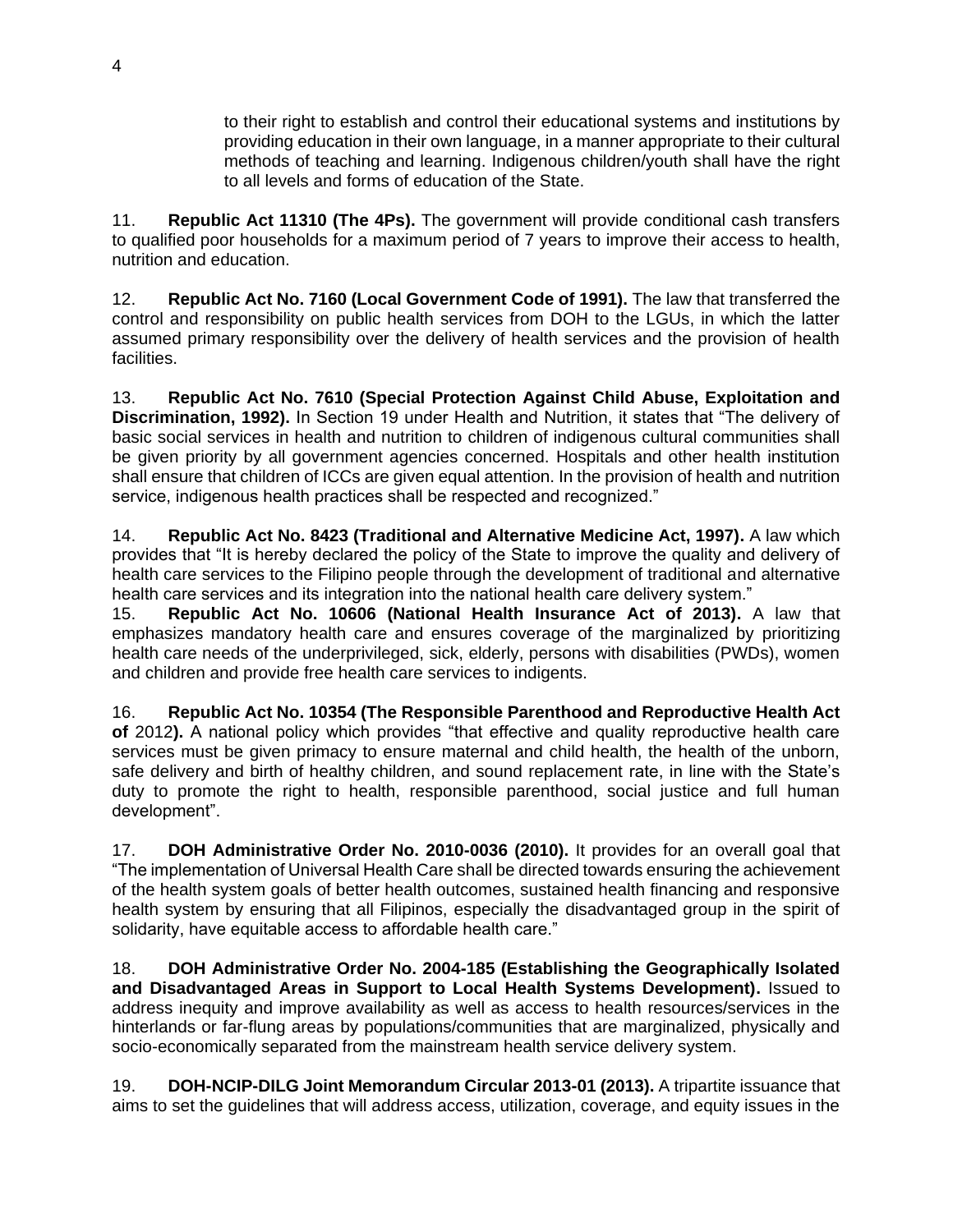provision of basic health care services to achieve better health outcomes for ICCs/IPs in the Philippines.

20. **Joint Memorandum Circular No. 2913-01 (Guidelines on the Delivery of Basic Health**  Services **for Indigenous Cultural Communities/Indigenous People)**. The guidelines that will address access, utilization, coverage, and equity issues in the provision of basic health care services for ICCs/IPs to achieve better health outcomes.

21. **Universal Health Care /***Kalusugan Pangkalahatan* **(AO 2010-0036)**. It aims to improve, streamline and scale-up previous health reform strategies in order to address inequities in health outcomes by ensuring that all Filipinos, especially those belonging to the lowest income quintiles, have equitable access to health care.

22. **National Indigenous Peoples Education Policy Framework.** Ensures the provision of universal and equitable access of all IPs to quality and relevant basic education services towards functional literacy for all. It also provides for adequate and culturally-appropriate learning resources and environment to IP learners. The framework subscribes to the rights-based approach which gives primary importance to the principles of participation, inclusion, and empowerment. This is an important measure in achieving the country's Education for All commitments and the Millennium Development Goals.

23. **Republic Act No. 11469 an Act known as "***Bayanihan* **to Heal as One."** An act declaring the existence of a national emergency arising from the Coronavirus Disease 2019 (COVID-19) situation to: (a) mitigate, if not contain, the transmission of COVID-19; (b) immediately mobilize assistance in the provision of basic necessities to families and individuals affected by the imposition of Community Quarantine, especially indigents and their families; (c) undertake measures that will prevent the overburdening of the healthcare system; (d) immediately and amply provide healthcare, including medical tests and treatments, to COVID-19 patients, persons under investigation (PUIs), or persons under monitoring (PUMs); (e) undertake a program for recovery and rehabilitation, including a social amelioration program and provision of safety nets to all affected sectors; (f) ensure that there is sufficient, adequate and readily available funding to undertake the foregoing; (g) partner with the private sector and other stakeholders to deliver these measures and programs quickly and efficiently; and (h) promote and protect the interests of all Filipinos in these challenging times.

# <span id="page-8-0"></span>**B. ADB Safeguards Policy Statement of 2009 for Indigenous Peoples**

24. The ADB SPS fosters full respect for indigenous peoples' identity, dignity, human rights, livelihood systems, and cultural uniqueness as defined by them. It ensures that ADB-assisted development interventions that may impact indigenous peoples will be consistent with the needs and aspirations of affected indigenous communities and compatible with their culture and social and economic institutions. This IPP recognizes the vulnerability of indigenous peoples and ensures that all project impacts will be addressed by the implementing agency. The implementing agency will ensure that affected indigenous peoples have the opportunity to fully participate in and benefit equally from project interventions. The following are the principles of ADB SPS for indigenous peoples:

(i) Screen early on to determine (a) whether indigenous peoples are present in, or have collective attachment to, the project area; and (b) whether project impacts on indigenous peoples are likely;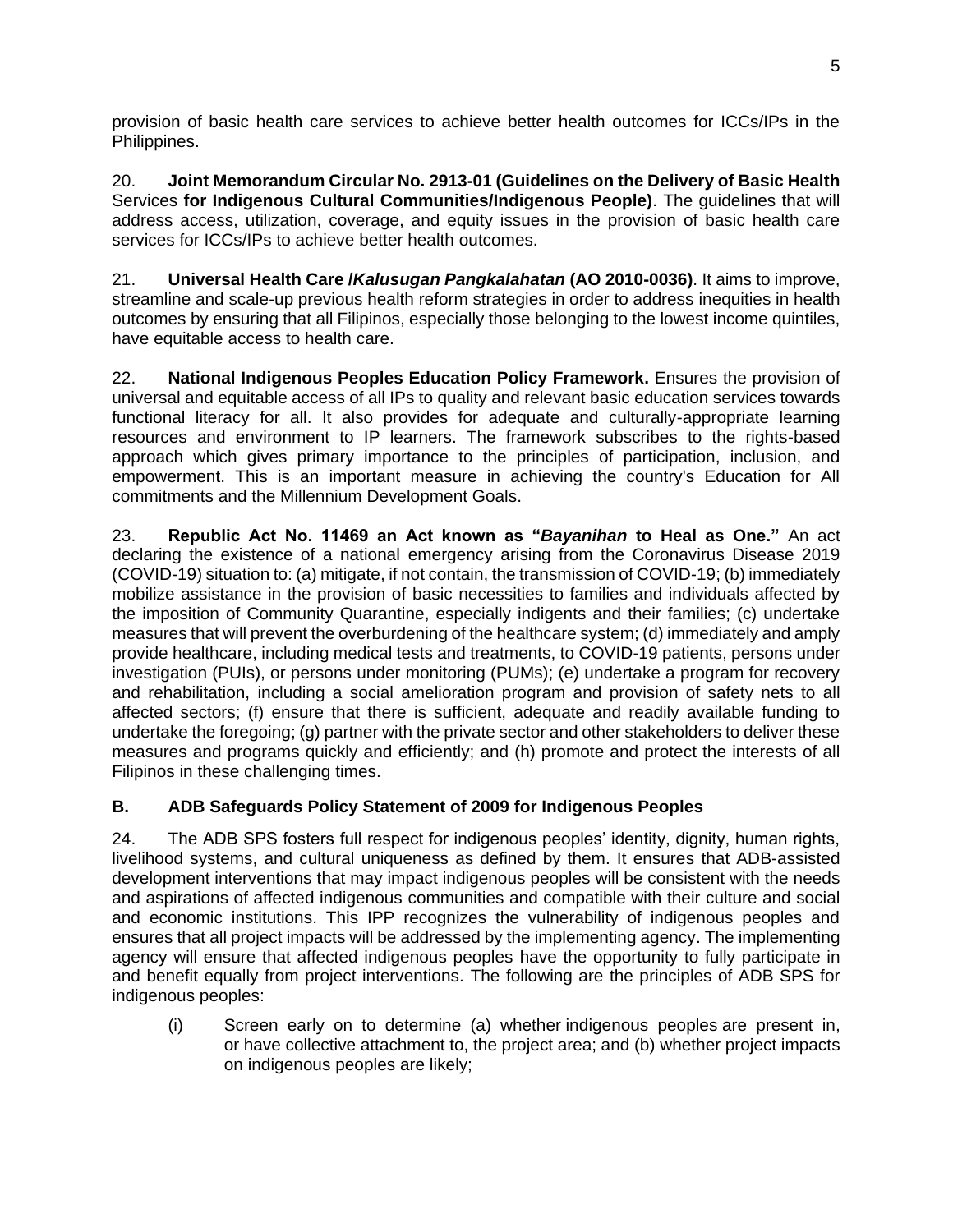- (ii) Undertake a culturally appropriate and gender -sensitive [assessment of social impacts] or use similar methods to assess potential project impacts, both positive and adverse, on indigenous peoples;
- (iii) Undertake meaningful consultations with affected indigenous peoples communities and concerned indigenous peoples organizations to solicit their participation (a) in designing, implementing, and monitoring measures to avoid adverse impacts or, when avoidance is not possible, to minimize, mitigate, or compensate for such effects; and (b) in tailoring project benefits for affected Indigenous Peoples communities in a culturally appropriate manner;
- (iv) Ascertain the consent of affected Indigenous Peoples communities to the following project activities: (a) commercial development of the cultural resources and knowledge of Indigenous Peoples; (b) physical displacement from traditional or customary lands; and (c) commercial development of natural resources within customary lands under use;
- (v) Avoid, to the maximum extent possible, any restricted access to and physical displacement from protected areas and natural resources. Where avoidance is not possible, ensure that the affected indigenous peoples communities participate in the design, implementation, and monitoring and evaluation of management for such areas and natural resources and that their benefits are equitably shared;
- (vi) Prepare an Indigenous Peoples Plan (IPP) that is based on the [assessment of social impacts] with the assistance of qualified and experienced experts and that draw on indigenous knowledge and participation by the affected Indigenous Peoples communities. The IPP includes a framework for continued consultation with the affected indigenous peoples communities during project implementation; specifies measures to ensure that indigenous peoples receive culturally appropriate benefits; identifies measures to avoid, minimize, mitigate, or compensate for any adverse project impacts; and includes culturally appropriate grievance procedures, monitoring and evaluation arrangements, and a budget and time -bound actions for implementing the planned measures;
- (vii) Disclose a draft IPP, including documentation of the consultation process and the results of the [assessment of social impacts] in a timely manner, before project appraisal, in an accessible place and in a form and language(s) understandable to affected Indigenous Peoples communities and other stakeholders. The final IPP and its updates will also be disclosed to the affected Indigenous Peoples communities and other stakeholders;
- (viii) Prepare an action plan for legal recognition of customary rights to lands and territories or ancestral domains when the project involves (a) activities that are contingent on establishing legally recognized rights to lands and territories that indigenous peoples have traditionally owned or customarily used or occupied, or (b) involuntary acquisition of such lands;
- (ix) Monitor implementation of the IPP using qualified and experienced experts; adopt a participatory monitoring approach, wherever possible; and assess whether the IPP's objective and desired outcome have been achieved, taking into account the baseline conditions and the results of IPP monitoring. Disclose monitoring reports.

# <span id="page-9-0"></span>**C. Objectives of the Indigenous Peoples Plan**

25. The project has been categorized as B for indigenous peoples. This IPP has been prepared in accordance with the ADB Safeguard Policy Statement (SPS) on indigenous people safeguards. The project is expected to have positive impacts on IPs by providing additional cash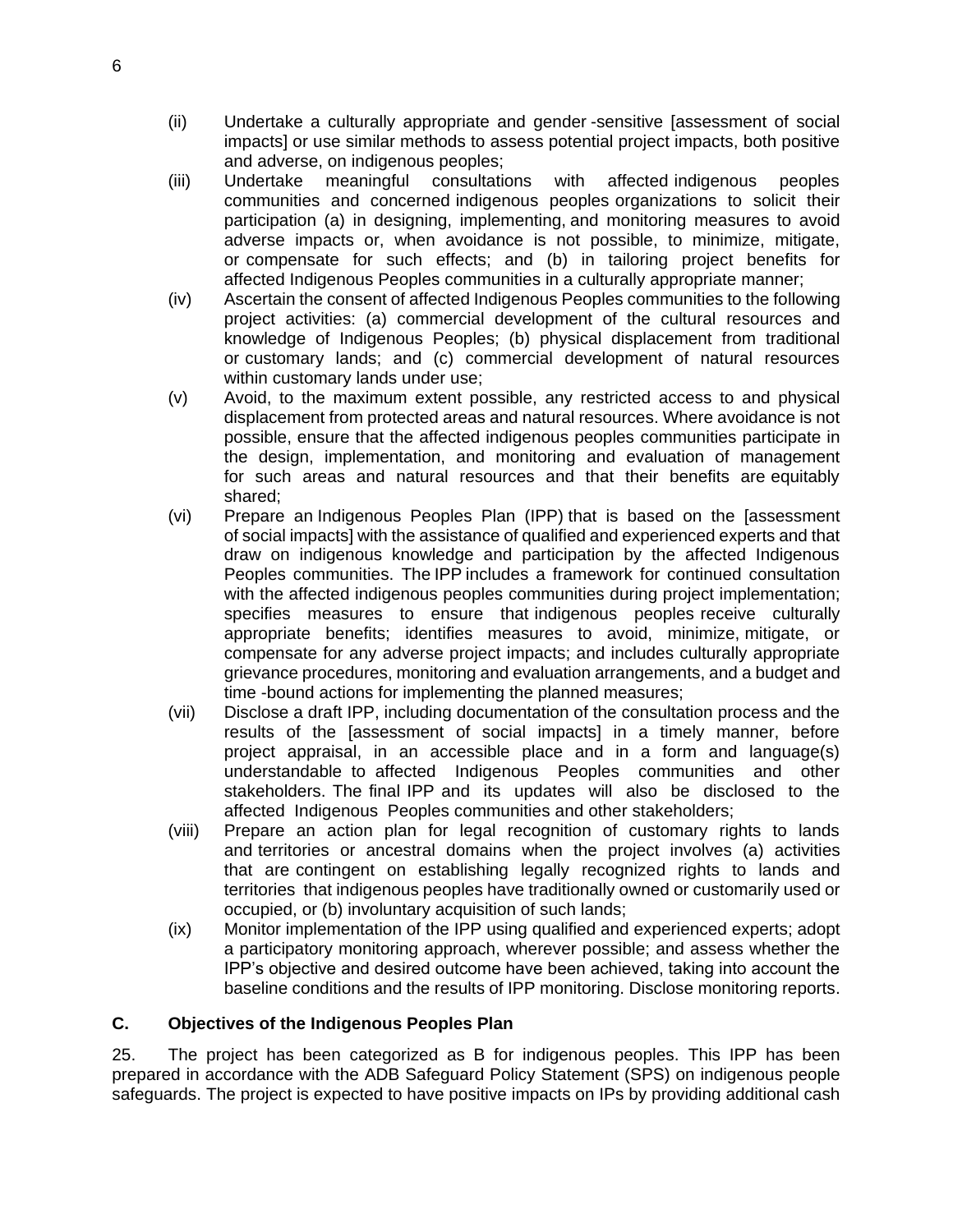income that will help families to meet their basic needs. It will lessen possible exposure to COVID-19 by reducing the need to leave the home for livelihood activities and by promoting community mitigation measures (community quarantine and social distancing). The plan specifies safeguard provisions to be monitored during project implementation to ensure that indigenous peoples can access and receive benefits from project activities.

26. The project is expected to have positive impacts on IPs by providing additional cash income that will help families to meet their basic needs. It will lessen possible exposure to COVID-19 by reducing the need to leave the home for livelihood activities and by promoting community mitigation measures (community quarantine and social distancing). As of 31 January 2020, 639,014 indigenous households (15.5% of total active households) are covered under 4Ps. Of these households, 74% are from Mindanao, 23% from Luzon, and 3% from Visayas. Around 69.6% of these households are headed by female grantees.

27. The IPP provides the guidance necessary to guarantee culturally appropriate program implementation for indigenous beneficiaries. The project will ensure that indigenous peoples are aware of the additional support provided by the government during the COVID-19 pandemic. The project will employ culturally appropriate and gender sensitive consultation processes when engaging tribal leaders, indigenous communities, and IP representatives.

#### **III. SOCIAL IMPACT ASSESSMENT**

#### <span id="page-10-1"></span><span id="page-10-0"></span>**A. Indigenous Peoples of the Philippines<sup>6</sup>**

28. The exact number of the Philippines' indigenous population remains unknown but is estimated to be 15% of the 108 million national population (2019 estimate). The NCIP, the sole government agency responsible for indigenous peoples concerns, states that 61% of the country's indigenous peoples live in Mindanao, 33% can be found in Luzon, and about 6% in the Visayan group of islands. The Summer Institute of Linguistics has documented 171 distinct languages spoken in the country. Most of them by indigenous groups, and 168 are still spoken. Indigenous people are widely recognized as vulnerable, and are often socially and economically disadvantaged. Many live in isolated communities with few government services available.

29. All of the country's indigenous peoples had tradition-based cultures, and were politically autonomous before Spanish colonization in the 16th century. In 2002, an ADB study summarized the characteristics of indigenous peoples in the seven ethnographic regions defined by the IPRA. The following descriptions, partially culled from that document, describe the diversity of the Philippine indigenous groups. Each group has its own distinct economic, political, and social organization and degree of integration with the mainstream society. The history, current conditions and level of acculturation of these indigenous societies are important factors to consider in any development project that involves them.

30. **The Cordillera Peoples (Northern Luzon).** The Cordillera peoples are collectively known as the Igorot, an identity that distinguishes them from lowland Filipinos. The Igorot peoples are concentrated in the northern mountain ranges of the Cordillera Mountains, occupying the interior hills, strips of flat land along deep valleys, and plateaus.

31. Other groups such as the Tingguian, Isneg and Northern Kalinga are found in the watershed areas of the Abulag, Tineg and Chico rivers. They are largely swidden cultivators,

<sup>6</sup> ADB Draft Basic Manual for Implementing Indigenous Peoples Safeguards in Development Projects (Philippines). 2011.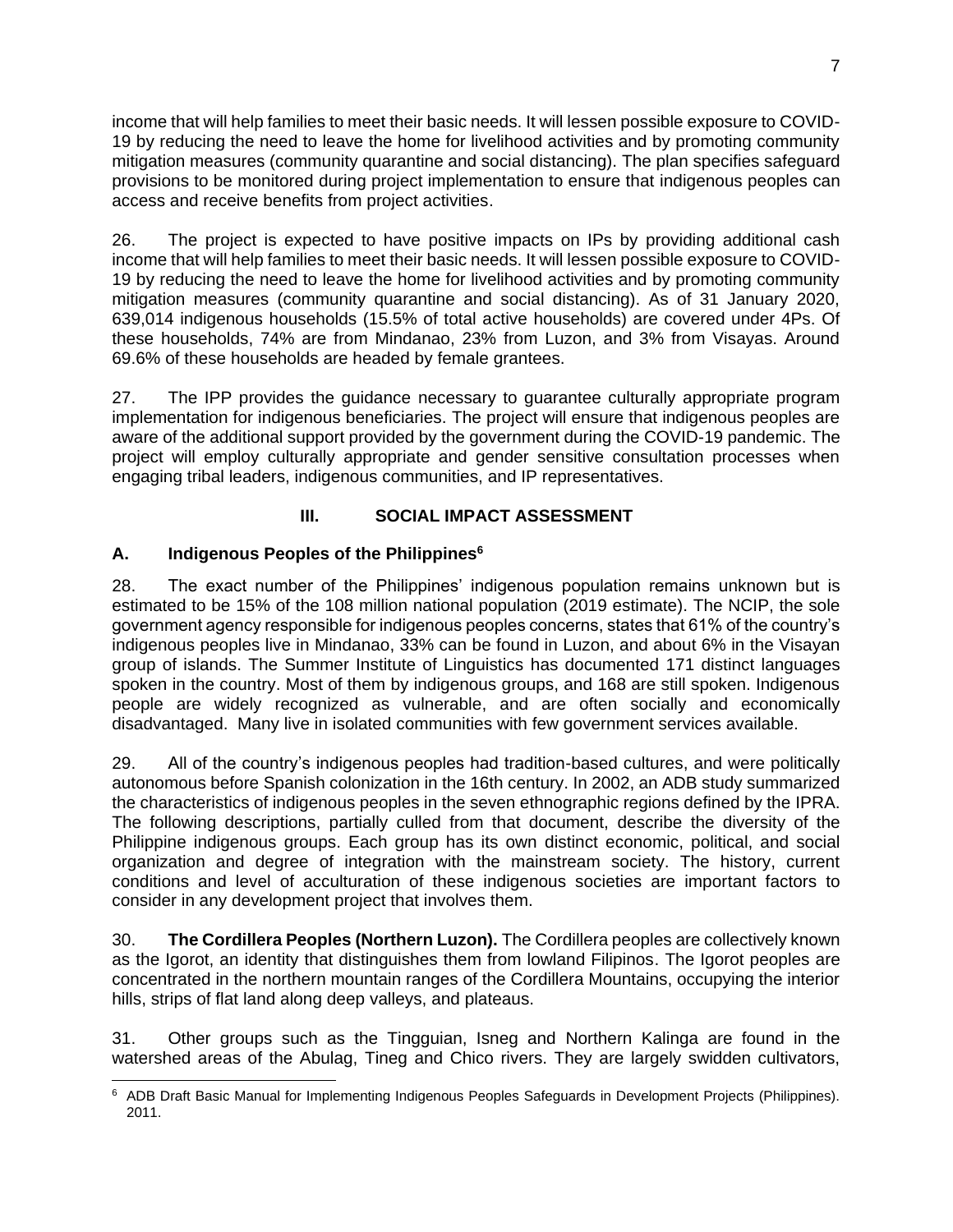depending on upland rice, root crops and vegetables. The Bontoc, Sagada, Ifugao, and Southern Kalinga live on mountain slopes and nearby areas, cultivating rice in both irrigated terraces and swidden fields. The Ibaloi and Kankaney live in the southern region of the Cordillera, basing a largely subsistence economy on wet and dry agriculture. In recent times, however, they have become progressively more integrated in the market economy with the growth of commercial farming of temperate vegetables.

32. The Cordillera peoples commonly identify themselves by the village to which they belong. Villages are usually supervised by a council of elders, which has the authority to decide on matters affecting the welfare of the community. Councils use customary laws to promote equality and cohesion among group members. There is a clearly divided social stratification based on economic affluence.

33. **Indigenous groups in Region II.** In northeastern Luzon, several indigenous groups, including the Ibanag, Itawes, Yogad and Gaddang, inhabit lowland areas of the Cagayan Valley. In southern parts of the region, groups including the Ilongot, Ikalahan, Isinai and Agta practice swidden farming, hunting and gathering, wet-rice agriculture and some commercial activities.

34. **The rest of Luzon and Sierra Madre mountain range.** The indigenous peoples of the Sierra Madre and Zambales mountain ranges in western and eastern Luzon, and the Bicol region in Southern Luzon are for the most part Negritos. Depending on their location, these groups are known as Agta, Aeta, Kabihug, or Tabagnon, among others. Most of them depend on swidden agriculture, hunting and gathering, fishing, gathering of minor forest products for sale, and wage labor for their livelihood.

35. Before Mount Pinatubo in the Zambales Mountains erupted in 1991, and destroyed all its nearby forests, Aeta women gathered wild tubers to help provide the daily food needs of the family. Women possess intimate knowledge of forest foods; they know how to process certain highly toxic wild tubers to make them edible. In the gathering of wild foods, women are in total control of the production of their resources, a fact recognized by their family and other kin groups. Traditionally hunting and gathering societies, the Negrito groups have no formal leadership structures and are constantly flexible and mobile. They no longer practice pure hunting-gathering, but they remain egalitarian societies based on family and kinship ties. Clan elders are always consulted before making community decisions.

36. **Island groups.** Though smaller in numbers, a wide diversity of indigenous peoples occupy parts of the Visayan Islands and Palawan in the central Philippines. They include the seven Mangyan ethno-linguistic groups on Mindoro Island; the Sulod and Ati in the mountains and remote coastal areas of Panay and Negros islands; and the Batak, Palawanon, Molbog and Tagbanua in Palawan. Most of these groups practice swidden agriculture, some hunting and gathering, gathering of minor forest products, fishing, and wage labor. The most influential members of the Island Groups indigenous communities are those who are the best public speakers and have extensive knowledge of traditional laws and customs. There is no central political authority, but the decisions reached in public meetings facilitated by these influential members of the community are recognized and respected.

37. **Mindanao.** The indigenous peoples in Mindanao are collectively referred to as Lumad. Depending on how they are identified, the Lumad groups number between 15 and 21. They are often broken down into different clusters, the Manobo, Bagobo-B'laan, T'boli, Tiruray, Mandaya-Mansaka, Subanen, and Mamanwa. The Bagobo mainly occupy the highlands of central Mindanao, along mountainous slopes of the provinces of Bukidnon, Cotabato and Davao. Other groups including the Manuvu, Matigsalug and Ata occupy the headwaters of the Davao, Kulaman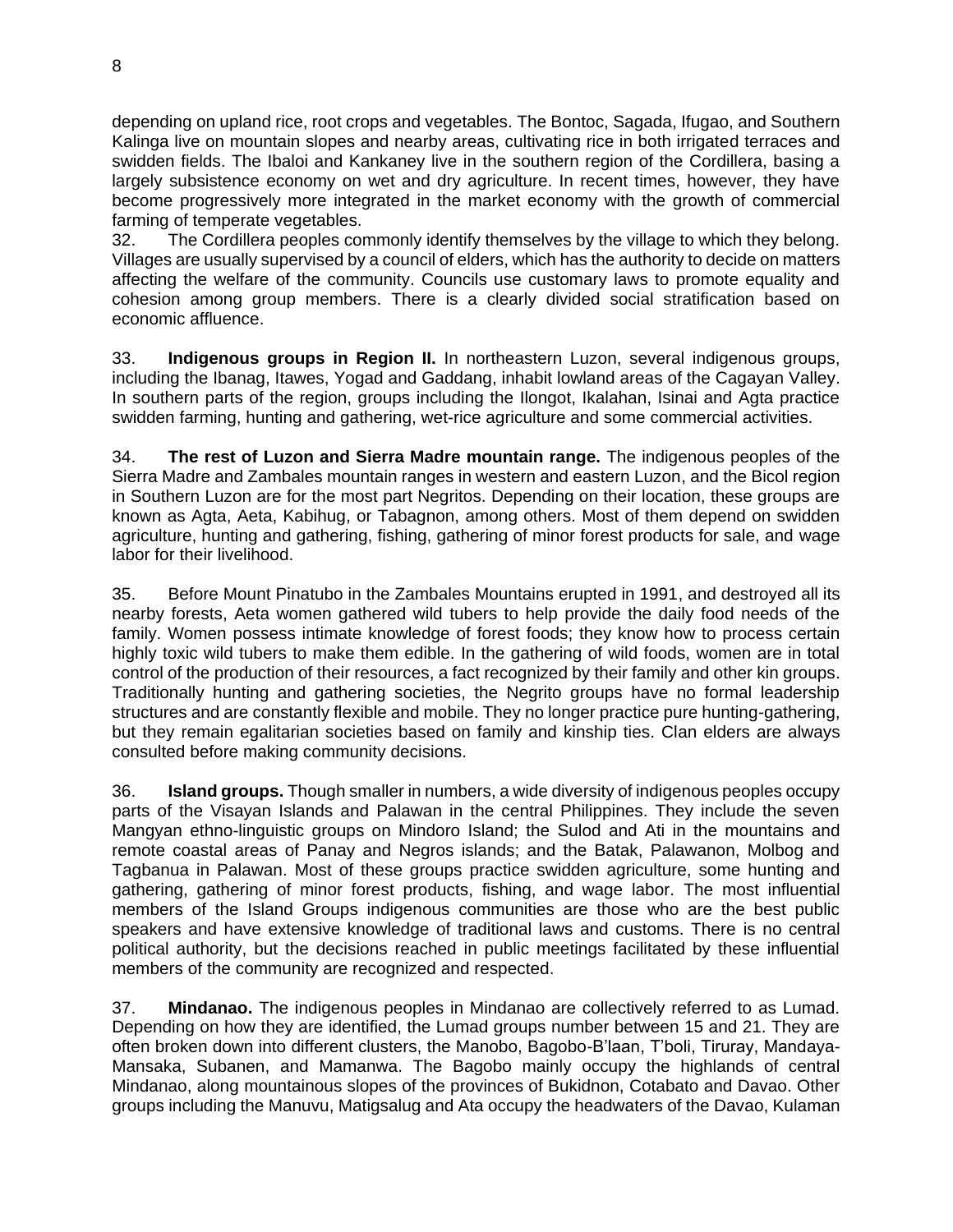and Tinanan rivers. The Mandaya, coastal Bagobo, Agusan Manobo and Ata inhabit coastal areas along the Davao Gulf and interior hinterlands of south-eastern Mindanao, Subanen peoples occupy the hinterlands and coastal lowlands of the Zamboanga peninsula. In the uplands of northern Mindanao, mountain dwelling peoples refer to themselves collectively as Higaonon. Most Lumad groups' traditional livelihood activities include integral swidden farming, wetland rice cultivation, hunting and gathering, fishing, and gathering of minor forest products.

38. **National Capital Region (NCR).** Indigenous peoples typically migrate to cities as a result of a loss of livelihood, lack of social services or due to tribal conflicts. Due to their limited skills and education, they often face unemployment and poverty.<sup>7</sup> Based on DSWD's data, there are 351 indigenous beneficiaries in NCR, and they are mainly Badjaos and Tingguians, with lesser numbers of Subanons, Ivatans, and Aeta. For the Badjao, it is important to consider that they lost their collective attachment to their ancestral territory because of forced severance. The Tingguians, on the other hand, live in NCR in order to sell their products from the Cordilleras. These indigenous peoples migrated to urban centers for economic reasons; they have adapted to the mainstream culture and their livelihood system is different from their customary way of life in their ancestral territories.

# <span id="page-12-0"></span>**B. Situation of Indigenous Peoples in the COVID-19 Pandemic**

39. Indigenous peoples are vulnerable to the COVID-19 spread due to their limited access to adequate medicine, lack of access to health and other social services. Their lack of access to adequate health services has put indigenous families and their children at risk to coronavirus. Other factors such as food insecurity and malnutrition have compromise their resistance to viral diseases and predispose them further to more serious health conditions. Based on past experiences, they tend to be excluded in humanitarian and other government services when natural disasters and other calamities occur. With this pandemic, it is no different. Due to their marginal position in society, indigenous peoples are not often represented and part of major decision making process which may result in serious neglect when the whole country is in crisis and there is an intense need for health services and essential supplies. Therefore, it is the task of the government to ensure that no one is left behind and are protected from the threat of COVID-19.

40. Indigenous peoples continue to face multiple-discrimination and have lower social and economic capital. During the COVID-19 pandemic, it is evident that these groups are the most vulnerable. Therefore, it is the responsibility of the government to develop program assistance for indigenous groups to: (i) access medical assistance without any discrimination; (ii) access emergency aid regardless of status; and (iii) receive information about COVID-19 on how to prevent their indigenous families especially their children and the elderly to keep them safe. Information dissemination should be made available in as many local languages, simple, and easy to understand on how to prevent the spread of the disease.

<sup>7</sup> Urban Indigenous Peoples and Migration: Challenges and Opportunities: UN Permanent Forum on Indigenous Peoples Issue: [https://www.un.org/esa/socdev/unpfii/documents/6\\_session\\_factsheet2.pdf.](https://www.un.org/esa/socdev/unpfii/documents/6_session_factsheet2.pdf)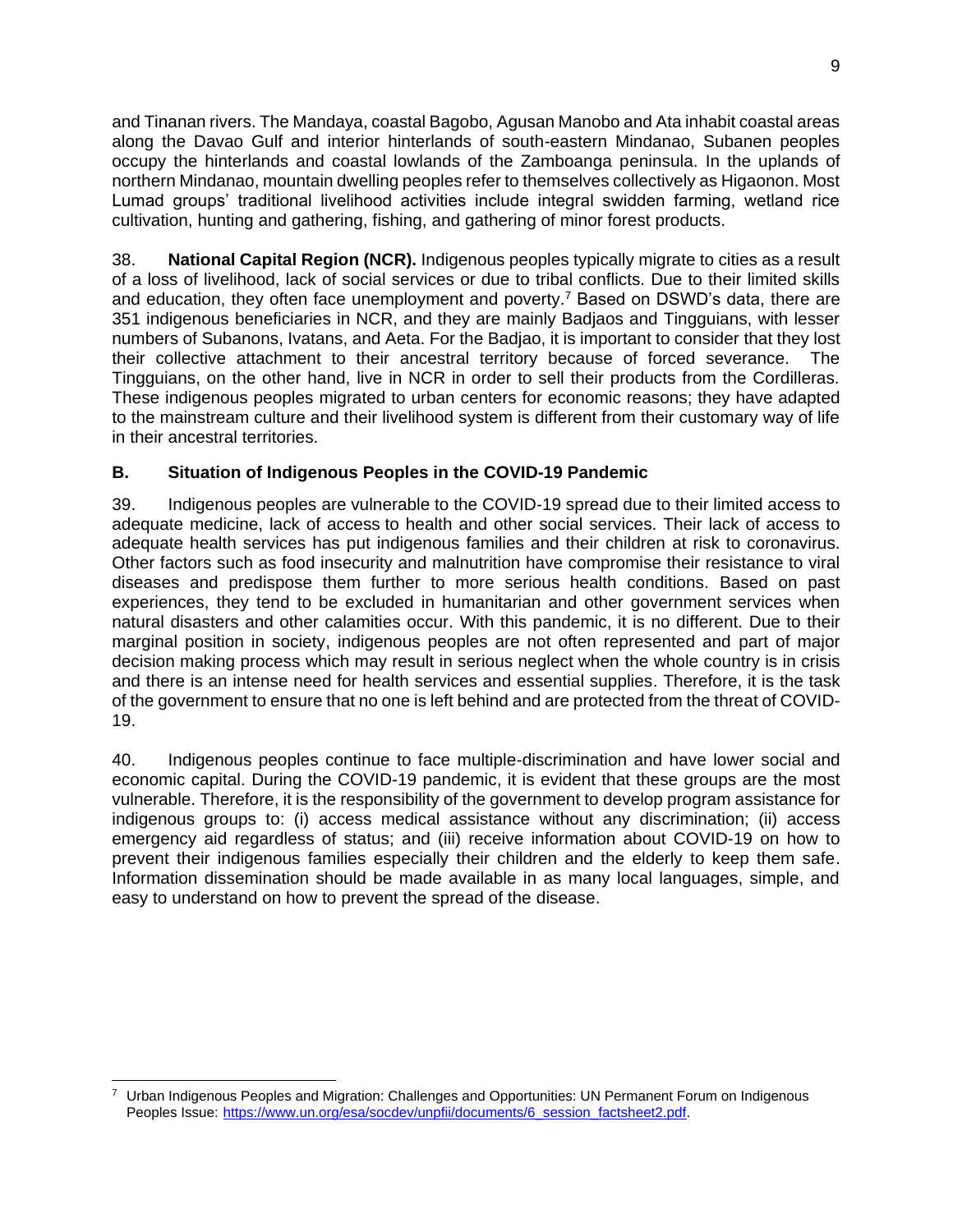# <span id="page-13-0"></span>**C. Coverage of the Emergency Assistance for the Poor and Vulnerable Affected by COVID19-related Economic Disruption**

41. As of February 29, 2020, approximately 4,280,638 Listahanan-poor households are covered by 4Ps and are in the process of receiving grant payouts for December-January in March 2020. In Luzon, there are approximately 1,743,878 4Ps active 4Ps households and about 95% of them have EMV cash cards allowing them to withdraw their grants anytime and anywhere. The cash cards also allows for ease and efficiency in providing additional financial assistance to them. For Non-4Ps beneficiaries, cash assistance will be provided either through direct transfers (those with cash cards) or through distribution by LGUs.

|                         | <b>Active</b>     | <b>Homeless</b>            | <b>Indigenous</b><br>Peoples* | <b>Payment Modality</b> |     |                     |
|-------------------------|-------------------|----------------------------|-------------------------------|-------------------------|-----|---------------------|
| Island / Region         | <b>Households</b> | <b>Street</b><br>Families* |                               | <b>Cash Card</b>        |     | Over the<br>Counter |
| <b>NCR</b>              | 215,202           | 3,199                      | 531                           | 211,480                 | 98% | 3,722               |
| CAR                     | 60,161            |                            | 37,425                        | 58,877                  | 98% | 1,284               |
| L                       | 205,194           |                            | 13,673                        | 189,367                 | 92% | 15,827              |
| $\mathbf H$             | 103,700           |                            | 31,902                        | 98,820                  | 95% | 4,880               |
| $\mathbf{III}$          | 289,654           | 119                        | 12,583                        | 276,880                 | 96% | 12,774              |
| <b>IV-A CALABARZON</b>  | 312,144           | 15                         | 2,925                         | 302,790                 | 97% | 9,354               |
| <b>MIMAROPA</b>         | 194,390           |                            | 52,479                        | 162,754                 | 84% | 31,636              |
| V                       | 363,427           |                            | 7,302                         | 348,769                 | 96% | 14,658              |
| Luzon                   | 1,743,872         | 3,333                      | 158,820                       | 1,649,737               | 95% | 94,135              |
| VI                      | 319,772           |                            | 13,570                        | 300,666                 | 94% | 19,106              |
| VII                     | 282,573           | 512                        | 3,641                         | 268,064                 | 95% | 14,509              |
| VIII                    | 279,133           |                            | 257                           | 247,114                 | 89% | 32,019              |
| <b>Visayas</b>          | 881,478           | 513                        | 17,468                        | 815,844                 | 93% | 65,634              |
| IX                      | 299,439           | 19                         | 86,531                        | 289,015                 | 97% | 10,424              |
| $\overline{\mathsf{X}}$ | 265,852           | 182                        | 56,192                        | 245,503                 | 92% | 20,349              |
| XI                      | 256,683           |                            | 104,538                       | 244,777                 | 95% | 11,906              |
| XII                     | 246,605           |                            | 80,572                        | 233,268                 | 95% | 13,337              |
| Caraga                  | 188,879           | 250                        | 31,461                        | 172,925                 | 92% | 15,954              |
| <b>BARMM</b>            | 397,830           |                            | 107,832                       | 26,821                  | 7%  | 371,009             |
| <b>Mindanao</b>         | 1,655,288         | 451                        | 467,126                       | 1,212,309               | 73% | 442,979             |
| <b>Grand Total</b>      | 4,280,638         | 4,297                      | 643,414                       | 3,677,890               | 86% | 602,748             |

**Table 1: Active Beneficiaries and their Payment Modality by Region/Island as of February 29, 2020**

42. The recent declared enhanced community quarantine posed a challenge for indigenous groups who are heavily involved in the market economy and those who live in the NCR where their economic activities are based outside the home. The enhanced community quarantine means limited movement for them. There are indigenous communities who are not used to stocking food and they do not have the economic capacity to stay at home for an extended period of time. They need to be mobile to look for food for their families every single day. For indigenous communities who are relying in cash crops, they are having a difficult time to sell their produce. The agricultural buyers are not allowed to go to the communities during the lockdown period. For those who are near the market, the lack of transportation also hinders them to sell their produce. In general, indigenous groups they have low economic capital, the enhanced community quarantine poses a big challenge.

# **IV. MEANINGFUL CONSULTATION AND INFORMATION DISCLOSURE**

#### <span id="page-13-2"></span><span id="page-13-1"></span>**A. Consultation and Participation Mechanisms during Program Implementation**

43. The IPP is designed to ensure that indigenous communities continue to be meaningfully consulted and actively participate in accessing cash grants specific for COVID-19 affected poor and vulnerable sector. Meaningful consultation is one of the most vital features of the ADB IP safeguards. It is a process that ensures that the issues and concerns of indigenous peoples are heard, recognized, and responded to by the program implementers. The program staff will utilize culturally-appropriate consultation methods to:

(i) Ensure that customary leaders are consulted and aware of the additional support provided by the government during the COVID-19 pandemic.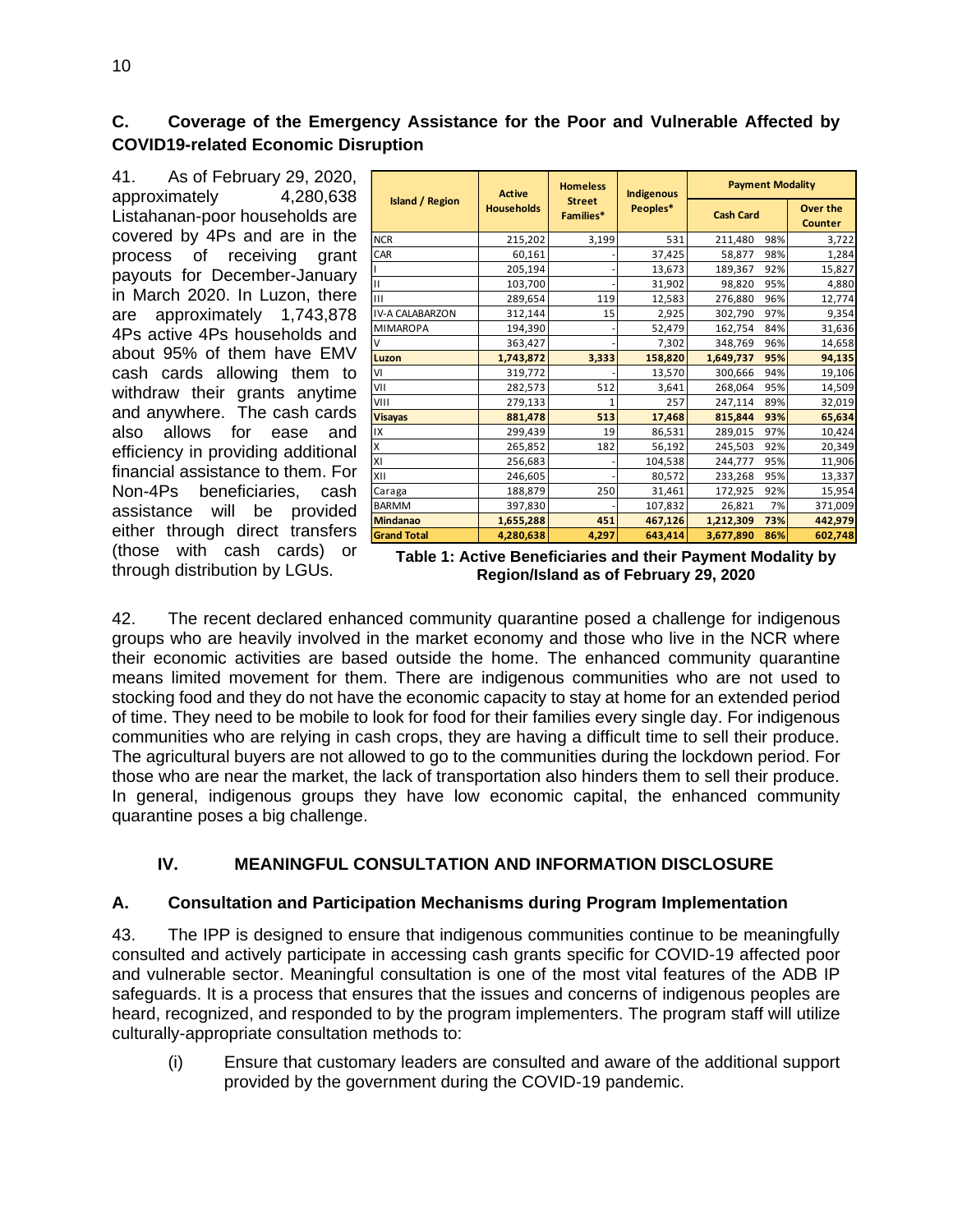- (ii) Provide the customary leaders and the community members with relevant and adequate information on how to protect their families from infection.
- (iii) Translate information materials in local languages.
- (iv) Use simple language during meetings to explain the purpose of the social assistance cash transfer to 4Ps beneficiaries that it aims to provide one-time unconditional cash transfer assistance package amounting to P5,000 to P8,000 for two months based on the *Bayanihan* Law which will be effective for three months only.

#### <span id="page-14-0"></span>**B. Information Disclosure**

44. Disclosure of project information will be made available to the indigenous communities and beneficiaries in the form of leaflets or brochures translated into the local language. For indigenous communities where a large number of the adults cannot read, materials will be produced in popularized form. In addition to printed material, project implementers will use visual presentations and other culturally appropriate means to share pertinent project information.

45. The monitoring reports on IPP implementation will also be posted on the ADB website. Summaries of the monitoring reports will be posted in barangay offices and tribal halls, and delivered to IPs through their tribal representatives.

#### <span id="page-14-1"></span>**V. PROJECT IMPACTS ON INDIGENOUS BENEFICIARIES AND MITIGATION MEASURES**

46. The IPP provides guidance to guarantee culturally-appropriate program implementation for indigenous beneficiaries, and to develop measures to minimize and mitigate any unavoidable adverse impacts. Table 2 describes the identified potential positive and negative impacts, as well as the measures to mitigate the unavoidable negative impacts. The goal is to ensure indigenous beneficiaries receive social and economic benefits that are culturally-appropriate and genderresponsive.

| <b>Outputs</b>                                                                                                                 | <b>Anticipated Positive</b>                                                                                                                                                                                                                                                                                                                      | <b>Anticipated Negative</b>                                                                                                                                                                                                                                                                            | <b>Proposed Mitigation</b>                                                                                                                                                                                                                                                                                                                                                                         |
|--------------------------------------------------------------------------------------------------------------------------------|--------------------------------------------------------------------------------------------------------------------------------------------------------------------------------------------------------------------------------------------------------------------------------------------------------------------------------------------------|--------------------------------------------------------------------------------------------------------------------------------------------------------------------------------------------------------------------------------------------------------------------------------------------------------|----------------------------------------------------------------------------------------------------------------------------------------------------------------------------------------------------------------------------------------------------------------------------------------------------------------------------------------------------------------------------------------------------|
|                                                                                                                                | <b>Impacts</b>                                                                                                                                                                                                                                                                                                                                   | <b>Impacts</b>                                                                                                                                                                                                                                                                                         | <b>Measures</b>                                                                                                                                                                                                                                                                                                                                                                                    |
| Cash grants for COVID-<br>19 affected poor and<br>vulnerable groups<br>specifically 4Ps<br>beneficiaries delivered<br>on time. | • Customary leaders<br>are consulted and<br>aware of the<br>additional support<br>provided by the<br>government during<br>the COVID-19<br>pandemic.<br>• Indigenous<br>beneficiaries are<br>knowledgeable on the<br>purpose of the one-<br>time unconditional<br>cash transfer<br>assistance package<br>amounting to P5,000<br>to P8,000 for two | • Indigenous peoples<br>may be excluded from<br>the benefits of the<br>project due to high<br>demand for health<br>services all over the<br>country.<br>• Lack of representation<br>in major decision<br>making process may<br>result in serious<br>neglect when the<br>whole country is in<br>crisis. | IPs are consulted and<br>aware of the additional<br>support provided by the<br>government during the<br>COVID-19 pandemic<br>$\bullet$ Mobilize the<br>participation of<br>indigenous leaders,<br><b>Indigenous Peoples</b><br>Mandatory<br>Representatives, and<br>parent leaders during<br>information campaign<br>drive on COVID-19.<br>• Ensure that no<br>indigenous<br>beneficiaries are not |

<span id="page-14-2"></span>**Table 2: Potential Positive and Negative Impacts of the 4Ps on Indigenous Peoples**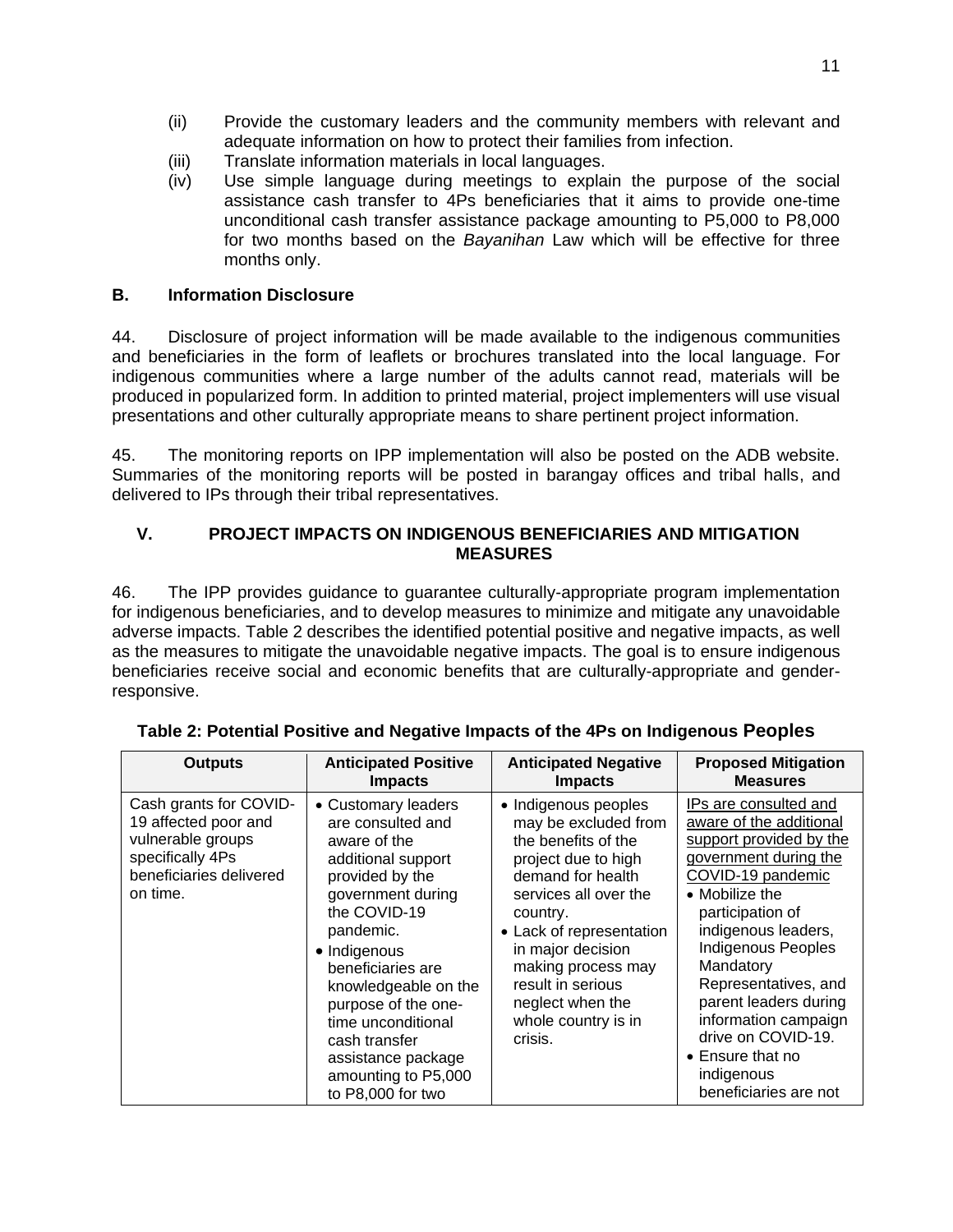| <b>Outputs</b> | <b>Anticipated Positive</b><br><b>Impacts</b>                                                                                       | <b>Anticipated Negative</b><br><b>Impacts</b>                                                                          | <b>Proposed Mitigation</b><br><b>Measures</b>                                                                                                                                                                                                                                                                                                                                                                                                                                                                                                                                                                                                                                                                                                                                                                                                                                    |
|----------------|-------------------------------------------------------------------------------------------------------------------------------------|------------------------------------------------------------------------------------------------------------------------|----------------------------------------------------------------------------------------------------------------------------------------------------------------------------------------------------------------------------------------------------------------------------------------------------------------------------------------------------------------------------------------------------------------------------------------------------------------------------------------------------------------------------------------------------------------------------------------------------------------------------------------------------------------------------------------------------------------------------------------------------------------------------------------------------------------------------------------------------------------------------------|
|                | months based on the<br>Bayanihan Law.                                                                                               |                                                                                                                        | excluded from the list<br>of grantees for<br>additional cash grants<br>by executing the<br>following measures:<br>Pantawid<br>(i)<br>regional office to<br>review the IP<br>data provided by<br>the NPMO to<br>ensure that the<br>list matches with<br>the existing IP<br>beneficiaries of<br>the regions.<br>Data<br>(ii)<br>inconsistencies<br>should be<br>reported<br>immediately to<br>the NPMO<br>especially those<br>without cash<br>cards.<br>(iii) Assist indigenous<br>beneficiaries to<br>fast track the<br>completion of<br>documentary<br>requirements.<br>This process<br>should be<br>executed as<br>quickly as<br>possible so there<br>is no time lost in<br>distributing cash<br>grants to<br>beneficiaries.<br>• Strengthen<br>partnership with LGUs<br>to provide<br>transportation support<br>for indigenous<br>beneficiaries to claim<br>their cash grants. |
|                | • Customary leaders<br>and community<br>members have<br>adequate information<br>on how to protect their<br>families from infection. | • Indigenous<br>communities are not<br>aware of how to<br>protect their families<br>and communities from<br>infection. | <b>Indigenous</b><br>communities are<br>provided with relevant<br>and adequate<br>information on how to<br>protect their families<br>from infection.                                                                                                                                                                                                                                                                                                                                                                                                                                                                                                                                                                                                                                                                                                                             |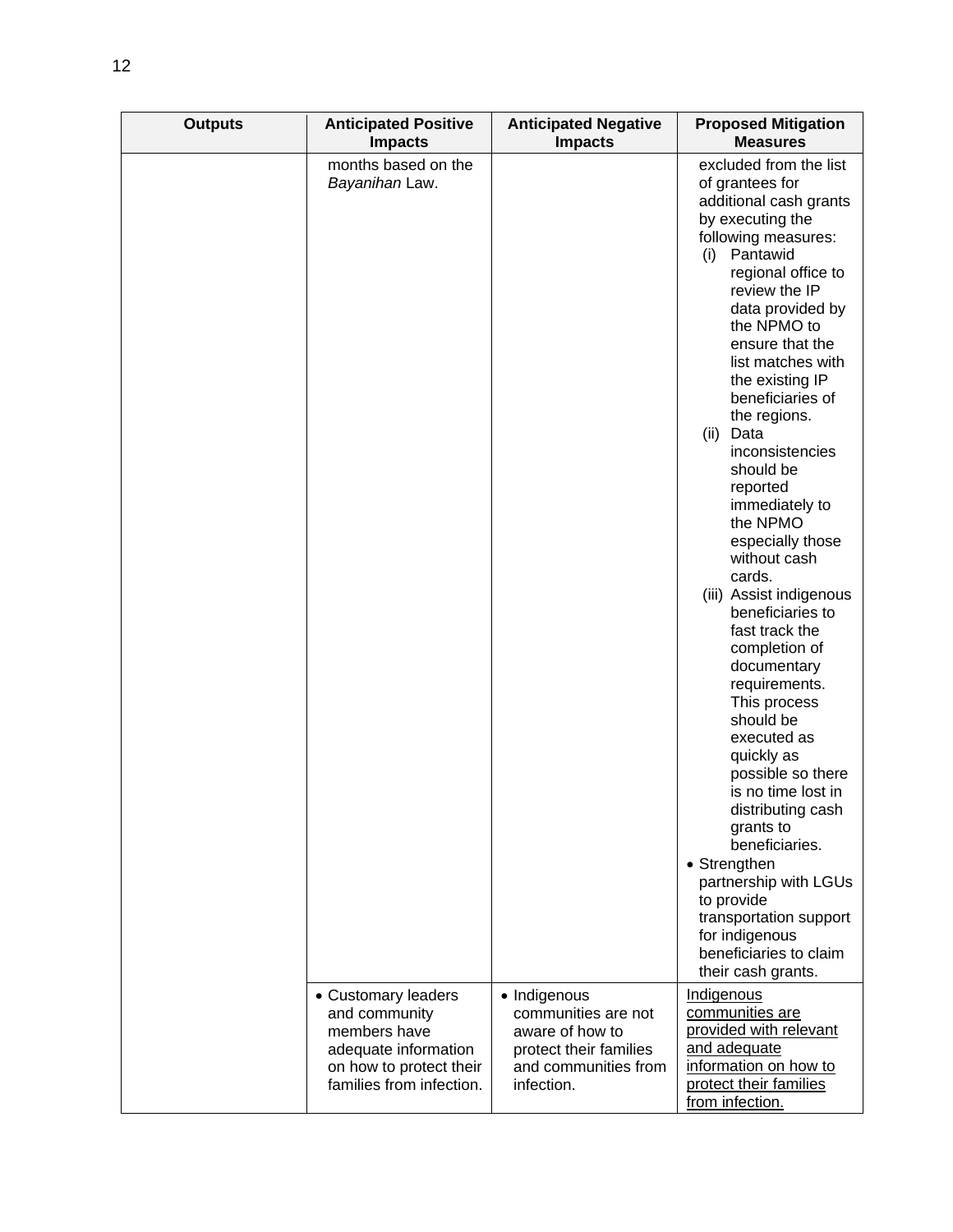| <b>Outputs</b> | <b>Anticipated Positive</b><br><b>Impacts</b>                                                                                          | <b>Anticipated Negative</b><br><b>Impacts</b> | <b>Proposed Mitigation</b><br><b>Measures</b>                                                                                                                                                                                                                                                                                                                                                                                                                                                                                                                                                                                                                                                                                                                                |
|----------------|----------------------------------------------------------------------------------------------------------------------------------------|-----------------------------------------------|------------------------------------------------------------------------------------------------------------------------------------------------------------------------------------------------------------------------------------------------------------------------------------------------------------------------------------------------------------------------------------------------------------------------------------------------------------------------------------------------------------------------------------------------------------------------------------------------------------------------------------------------------------------------------------------------------------------------------------------------------------------------------|
|                | · Indigenous<br>communities are<br>provided with<br>information materials<br>that are easy to<br>understand and in<br>local languages. |                                               | • Develop<br>communication<br>strategy during project<br>implementation based<br>on specific<br>characteristics of<br>indigenous peoples in<br>the project areas<br>including analysis of<br>factors that limit their<br>access to health care<br>services.<br>• Integrate information<br>dissemination<br>activities using simple,<br>easy-to-understand<br>COVID-19 information<br>education materials in<br>local language.<br>• Regional Information<br>Officers to develop<br>information materials<br>into visual aids and<br>popular education<br>methods to better<br>assist the parent<br>leaders in explaining<br>the COVID-19 in IP<br>areas.<br>• Parent leaders to<br>serve as the main<br>disseminators of<br>accurate information<br>concerning COVID-<br>19. |
|                | • Program impacts are<br>regularly monitored to<br>ensure the IPP is<br>properly implemented.                                          |                                               | Conduct an evaluation<br>that compares the<br>impacts of the<br>additional cash grants<br>on indigenous<br>communities with non-<br>IP communities.                                                                                                                                                                                                                                                                                                                                                                                                                                                                                                                                                                                                                          |

# **VI. CULTURALLY APPROPRIATE GRIEVANCE REDRESS SYSTEM**

<span id="page-16-0"></span>47. The establishment of a grievance redress system (GRS) is crucial in facilitating the resolution of issues and concerns related to 4Ps. The ADB SPS states that the borrower/client is required to establish and maintain a grievance redress mechanism to ensure effective resolution of indigenous beneficiaries' concerns and grievances about program implementation. The project will develop mechanisms to resolve complaints in a timely manner through a transparent process that is gender responsive, culturally appropriate, and readily accessible to all indigenous beneficiaries. The 4Ps GRS staff will ensure that indigenous beneficiaries are oriented on the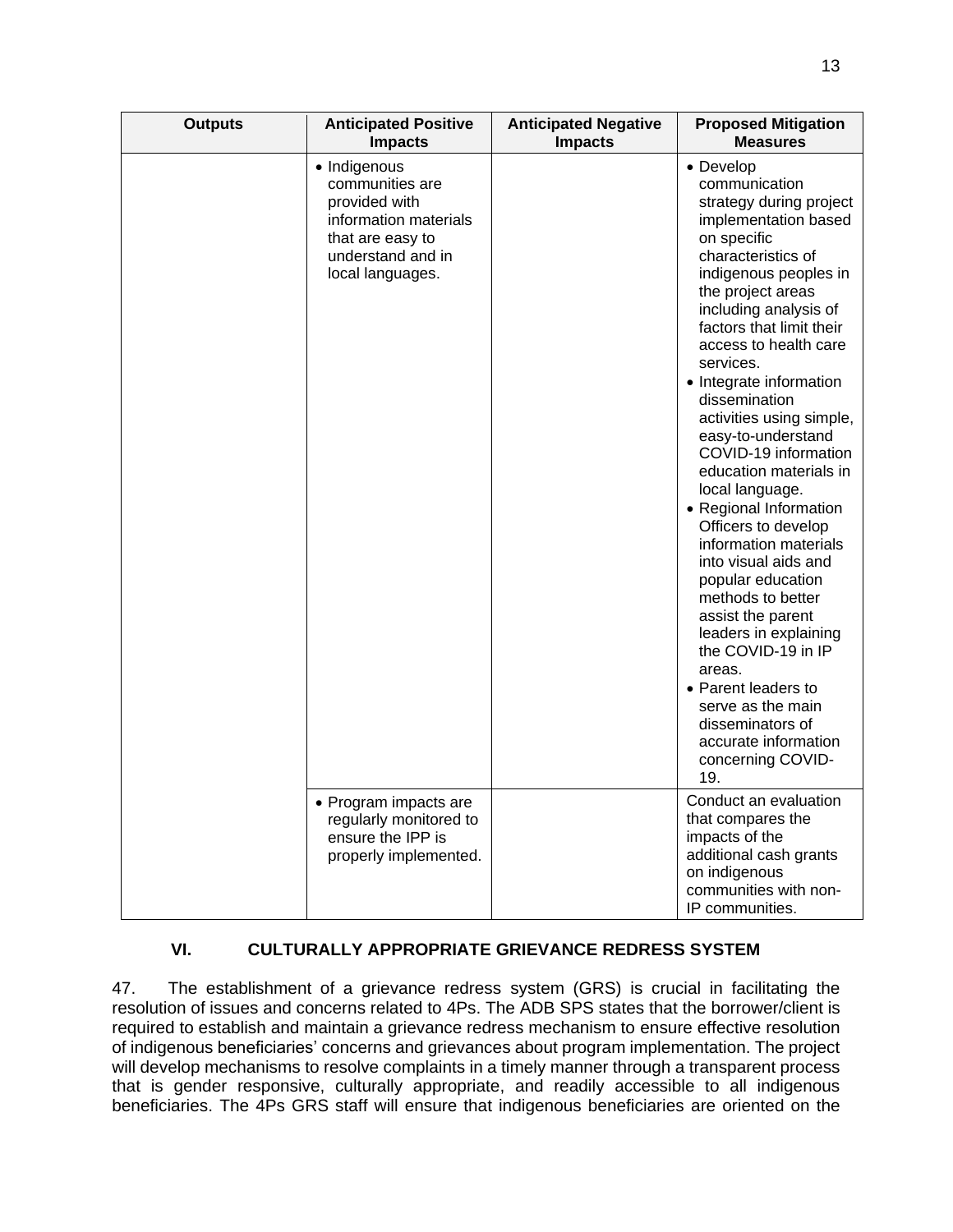project GRS processes. The goal of the 4Ps GRS is to capture and resolve all grievances effectively. It serves as both a venue for program beneficiaries to voice their concerns and a general guide for staff on how to handle and resolve grievance that are raised.

48. **Indigenous Peoples' Conflict Resolution Practices.** Conflicts between two or more indigenous people will be addressed by the community in the context of customary laws and dispute resolution mechanisms. If invited, project-related staff and other stakeholders, e.g., barangay or municipal officials, may participate in the process, but their role will be defined by the officiating tribal leader or council of leaders. Inter-community conflicts will be addressed by the communities themselves according to their customary or agreed upon dispute resolution processes. If an outside facilitator, mediator, or arbiter is required or requested, the project implementing and monitoring units will seek the intervention of the LGU to assume the role. This guideline applies to conflicts or disputes between the affected indigenous group and any of the project units or others groups or individuals involved in project implementation.

49. For project related grievances, the GRS procedures will be followed. At the core of the GRS will be a dedicated division based at the NPMO. The fulltime function of the division is to record and monitor the resolution of grievances. It will build the capacity of people and institutions involved in 4Ps to resolve complaints. It will also maintain a grievance database to ensure efficient and effective tracking of the resolution of complaints.

50. The GRS Division will monitor the resolution of grievances at all levels, including through grievance committees at the national, regional and provincial levels. The main types of grievances anticipated are non-compliance, ineligibility, not listed, problems with payment, and supply-side complaints. The monitoring of resolutions will ensure conformity with the prescribed GRS rules and procedures.

51. The National Advisory Council will act as the National Grievance Committee, which has the responsibility to handle serious complaints and appeals involving program cancellation for household grantees committing their final offense of non-compliance which may lead to termination. It also provides guidance and supervision for the Regional Grievance Committee.

52. The Regional Advisory Council will act as the Regional Grievance Committee, which will entertain complaints about counseling or suspension from the program. It handles complaints about appeals, external pressure, misdemeanor and corruption-related issues involving program staff, partners, and local officials. It also handles cases that cannot be resolved at the provincial level and offers technical advice to the Provincial Grievance Committees.

53. The Provincial Advisory Council will act as the Provincial Grievance Committee and act on cases reported to it directly and those referred by the municipal link, barangay captain or parent leaders. The Committee will respond to all complaints it receives, either through direct or indirect sources. For major urban areas, the next level appropriate committee is the Regional Grievance Committee and is also the appropriate body to handle cases referred by the city link.

54. The city/municipal link is the main grievance monitor and the key frontline worker of the GRS. These program staff will build the capacity of the other grievance monitors, including parent leaders, service providers and barangay officials, to assist in providing appropriate information and resolutions to grievances and issues associated with program implementation.

55. **The Grievance Process.** Figure 1 shows how complaints are handled in 4Ps, from the submission and receipt of grievances, to the final feedback.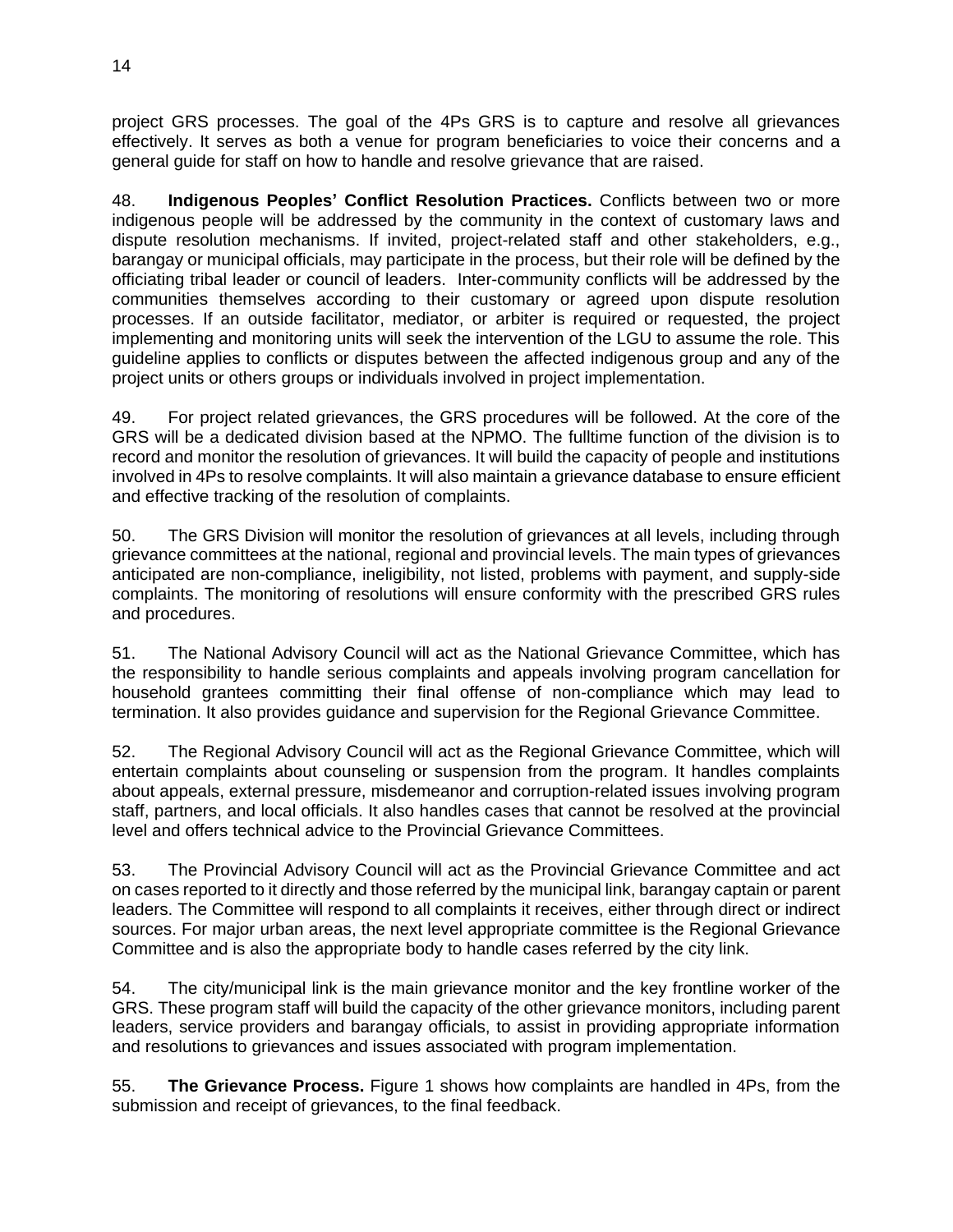

56. **Timelines for Complaints Resolution**. In order to ensure that appropriate and timely resolution of grievances, the general rule that an initial resolution will be reached no more than one month after the initial receipt of the complaint. Table 3 contains the timeline for grievance resolution.

**Table 3: Estimated Maximum Timelines for Complaint Resolution**

<span id="page-18-1"></span>

| <b>Grievance Handling Phase</b>                                                         | <b>Working Days</b> | <b>Accumulated Working Days</b> |
|-----------------------------------------------------------------------------------------|---------------------|---------------------------------|
| Receipt of Grievance, Clarification, Entry into MIS,<br>Categorization and Distribution |                     |                                 |
| Fact-Finding                                                                            | $7 - 14$            | 18                              |
| <b>Complaint Resolution</b>                                                             | $7 - 14$            | 32                              |
| Feedback to Complainant                                                                 | $2 - 3$             | 35                              |
| Appeal                                                                                  | 15                  | 50                              |

MIS = Management Information System.

57. In consideration of the one-month general rule for grievance resolution, complaints should be resolved at the lowest level possible, making the city and municipal links' role in handling complaints fundamental to the resolution process.

# **VII. MONITORING, REPORTING, AND EVALUATION**

<span id="page-18-0"></span>58. The implementation of the IPP will be monitored to: (i) ensure that mitigation measures designed to address negative social impacts and measures to enhance positive impacts are adequate and effective, (ii) determine if the indigenous communities have any issues or concerns regarding project implementation, and (iii) propose corrective actions when needed. The MCCT-IP unit will be in charge of monitoring the IPP and making sure that it is implemented regionally through the IP focal persons. The project IPP monitoring indicators will be disaggregated by sex and ethnicity. The monitoring reports include but are not limited to the indicators contained in Table 4.

# **Figure 1: GRS Process Flow**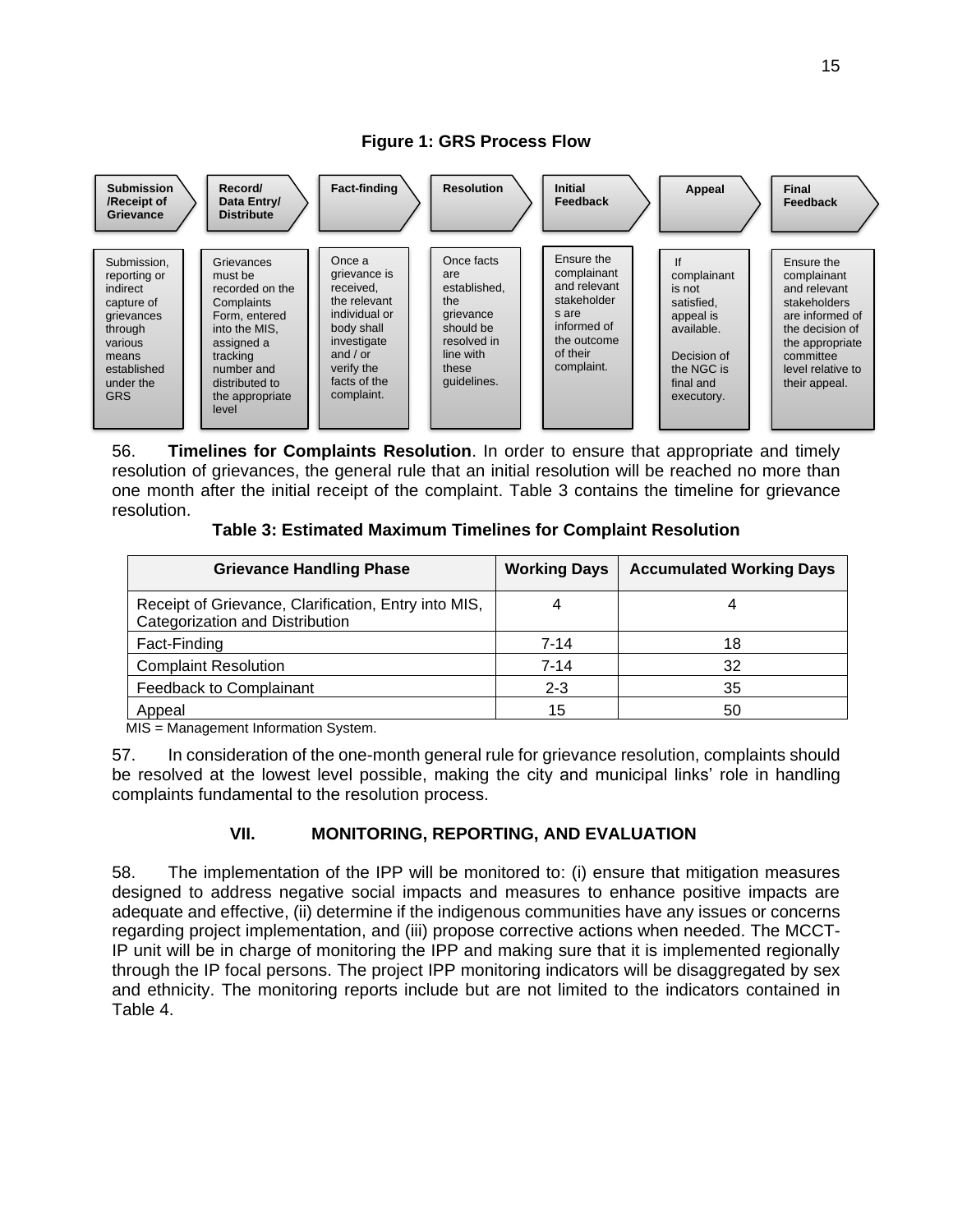<span id="page-19-1"></span>

| <b>Indicators</b>              | <b>Process Indicators</b>                                          |
|--------------------------------|--------------------------------------------------------------------|
| <b>Comprehensive list of</b>   | • The number of IPs by gender, age, and barangay                   |
| indigenous grantees for        | . Number of households with handicapped, elderly or invalid        |
| additional cash grants         | members;                                                           |
|                                | • Number of female-headed households;                              |
|                                | • Number of poor households; and                                   |
|                                | . Number of households headed by the elderly.                      |
| <b>Conduct of meaningful</b>   | . Number of consultation and participation activities that occur - |
| consultation and effective     | meetings, FGDs, information dissemination, brochures flyers,       |
| participation of indigenous    | training;                                                          |
| peoples in the program         | • Percentage of IPs as participants;                               |
|                                | • Number of meetings exclusively with indigenous women;            |
|                                | • Location of information disclosure;                              |
|                                | • Languages used at meetings and information disclosure; and       |
|                                | • Consultation and participation progress against plan and         |
|                                | budget.                                                            |
| Grievance redress              | • Level of involvement of IPs in the grievance resolution;         |
|                                | • Total number of IPs using the project level GRM;                 |
|                                | • Number of grievances received by nature of grievance;            |
|                                | . Number of grievances resolved within the prescribed timeline;    |
|                                | and                                                                |
|                                | • Number of grievances not resolved and reasons for not being      |
|                                | resolved yet.                                                      |
| Implementation of mitigation   | • Number of indigenous beneficiaries benefiting from the cash      |
| measures and beneficial        | grants disaggregated by gender, age group and geographic           |
| measures                       | location;                                                          |
|                                | • Number of IPs provided with IEC materials disaggregated by       |
|                                | gender;                                                            |
|                                | • Languages used in the IEC materials;                             |
| $FGD - Focus Groun$ Discussion | $GRM - Grievance$ Redress Mechanism $IFC - Information-Fducation$  |

**Table 4: Monitoring Indicators**

FGD = Focus Group Discussion, GRM = Grievance Redress Mechanism, IEC = Information-Education-Communication, IP = Indigenous Peoples.

59. The MCCT-IP Unit will prepare and submit semi-annual social monitoring reports to ADB for their review and posting on the ADB website. These progress reports will provide updates on IP beneficiaries, progress of program implementation, challenges related to IPP implementation, and any grievances received.

#### **VIII. INSTITUTIONAL ARRANGEMENTS**

<span id="page-19-0"></span>60. The DSWD will continue to serve as the executing agency and will supervise, coordinate, and manage the AF, ensuring appropriate use of the loan proceeds. The current implementation arrangement will be continued, with some minor adjustments to include DSWD's Disaster Response Management Group in addition to the 4Ps National Program Management Office as an implementation unit. Financial management reporting and requirements will be reviewed as part of the due diligence process.

61. **National Program Management Office (NPMO).** As the lead agency for the implementation of the program, the secretary of the DSWD acts as the national project director and is responsible for the management of project activities. A full-time national project manager and two senior executives who are designated as national deputy project managers for operations and finance manage the day-to-day operations of the NPMO. The NPMO is staffed by professional and technical support personnel that make up the (i) Planning Monitoring and